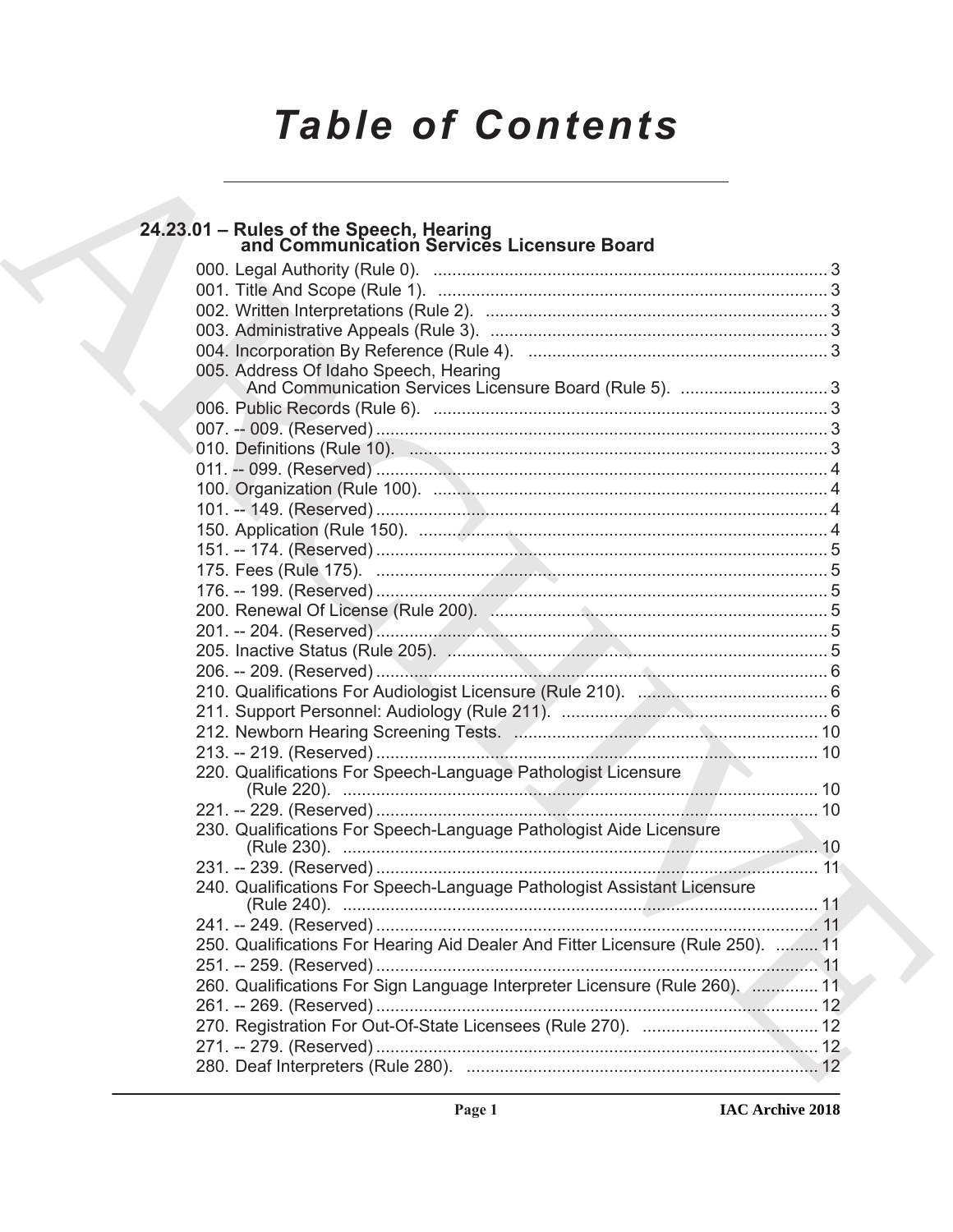# Table of Contents (cont'd)

| 320. Written Statement Of Suitability For Licensure (Rule 320).  14       |  |
|---------------------------------------------------------------------------|--|
|                                                                           |  |
|                                                                           |  |
|                                                                           |  |
|                                                                           |  |
|                                                                           |  |
| 450. Provisional Permit: Fitting And Dealing Hearing Aids (Rule 450).  15 |  |
|                                                                           |  |
| 460. Provisional Permit: Speech-Language Pathology (Rule 460).  17        |  |
|                                                                           |  |
|                                                                           |  |
|                                                                           |  |
|                                                                           |  |
|                                                                           |  |
|                                                                           |  |
|                                                                           |  |
| 600. Written Contracts (Rule 600). 20. 20. 20. 20. 20. 21                 |  |
|                                                                           |  |
|                                                                           |  |
|                                                                           |  |
|                                                                           |  |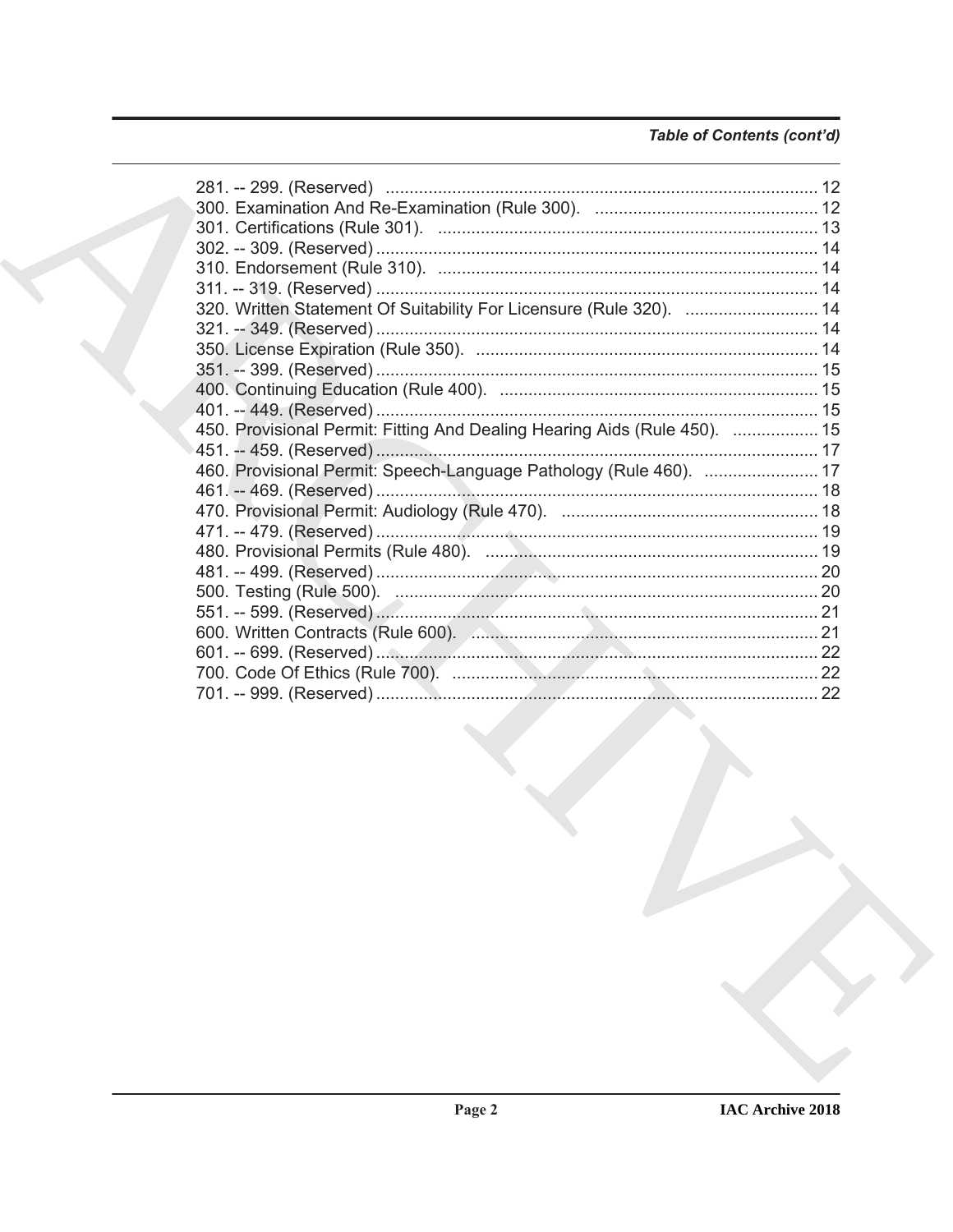#### **IDAPA 24 TITLE 23 CHAPTER 01**

#### **24.23.01 – RULES OF THE SPEECH, HEARING AND COMMUNICATION SERVICES LICENSURE BOARD**

#### <span id="page-2-18"></span><span id="page-2-1"></span><span id="page-2-0"></span>**000. LEGAL AUTHORITY (RULE 0).**

These rules are hereby prescribed and established pursuant to the authority vested in the Speech, Hearing and Communication Services Licensure Board by the provisions of Section 54-2910, Idaho Code. (3-30-06)

#### <span id="page-2-20"></span><span id="page-2-2"></span>**001. TITLE AND SCOPE (RULE 1).**

These rules shall be cited as IDAPA 24.23.01, "Rules of the Speech, Hearing and Communication Services Licensure Board." (3-30-06)

#### <span id="page-2-21"></span><span id="page-2-3"></span>**002. WRITTEN INTERPRETATIONS (RULE 2).**

The Board may have written statements that pertain to the interpretation of the rules of this chapter. Such interpretations, if any, are available for public inspection and copying at cost in the main office of the Bureau of Occupational Licenses. (3-30-06)

### <span id="page-2-11"></span><span id="page-2-4"></span>**003. ADMINISTRATIVE APPEALS (RULE 3).**

Administrative Appeals shall be governed by the Administrative Procedure Act, Title 67, Chapter 52, Idaho Code.

 $(3-30-06)$ 

#### <span id="page-2-17"></span><span id="page-2-5"></span>**004. INCORPORATION BY REFERENCE (RULE 4).**

The document titled "National Association of the Deaf (NAD)-Registry of Interpreters for the Deaf, Inc. (RID) Code of Professional Conduct," copyright 2005 by the Registry of Interpreters for the Deaf, is incorporated by reference into this rule and is available at the Board's office and on the Board's web site. (3-22-18)

#### <span id="page-2-10"></span><span id="page-2-6"></span>**005. ADDRESS OF IDAHO SPEECH, HEARING AND COMMUNICATION SERVICES LICENSURE BOARD (RULE 5).**

**EXAMPLER OF**<br> **ARC[H](http://www.ibol.idaho.gov)[I](mailto:shs@ibol.idaho.gov)VES COMMUNICATION SERVICES LUCENSIVES EXAMPLE<br>
THE SECRET INTERFERIENCE IS CONSULTED AND COMMUNICATION SERVICES LUCENSIVES EXAMPLE<br>
THE SECRET INTERFERIENCE IS CONSULTED AND CONSULTED AND CONSULTED CO** The office of the Idaho Speech, Hearing and Communication Services Licensure Board is located within the Bureau of Occupational Licenses, 700 W. State Street, Boise, Idaho 83702. The Bureau is open between the hours of 8:00 a.m. and 5:00 p.m. each day except Saturdays, Sundays and holidays. The telephone number of the Board is (208) 334-3233. The Board's fax number is (208) 334-3945. The Board's e-mail address is shs@ibol.idaho.gov. The Board's official website is http://www.ibol.idaho.gov. (3-29-10)

### <span id="page-2-19"></span><span id="page-2-7"></span>**006. PUBLIC RECORDS (RULE 6).**

The records associated with the Speech, Hearing and Communication Services Licensure Board are subject to the provisions of the Idaho Public Records Act. Title 74, Chapter 1, Idaho Code. (3-30-06) provisions of the Idaho Public Records Act, Title 74, Chapter 1, Idaho Code.

### <span id="page-2-8"></span>**007. -- 009. (RESERVED)**

#### <span id="page-2-12"></span><span id="page-2-9"></span>**010. DEFINITIONS (RULE 10).**

<span id="page-2-14"></span>**01. Board**. The Speech, Hearing and Communication Services Licensure Board as prescribed in Section 54-2908, Idaho Code.

<span id="page-2-15"></span>**02.** Bureau. The Bureau of Occupational Licenses as prescribed in Sections 54-2903 and 67-2602, Idaho Code. (3-30-06) Idaho Code. (3-30-06)

<span id="page-2-13"></span>**03. Audiology Support Personnel**. Unlicensed natural persons who work under the direction and supervision of an audiologist who is licensed in accordance with Title 54, Chapter 29, Idaho Code, and is engaged in the practice of audiology.  $(3-24-17)$ 

<span id="page-2-16"></span>**04. Deaf Interpreter**. A person who is deaf or hard-of-hearing and not a licensed sign language interpreter, who is nonetheless permitted by Section 54-2905, Idaho Code, and Board rule to perform in the role of a sign language interpreter. (3-22-18)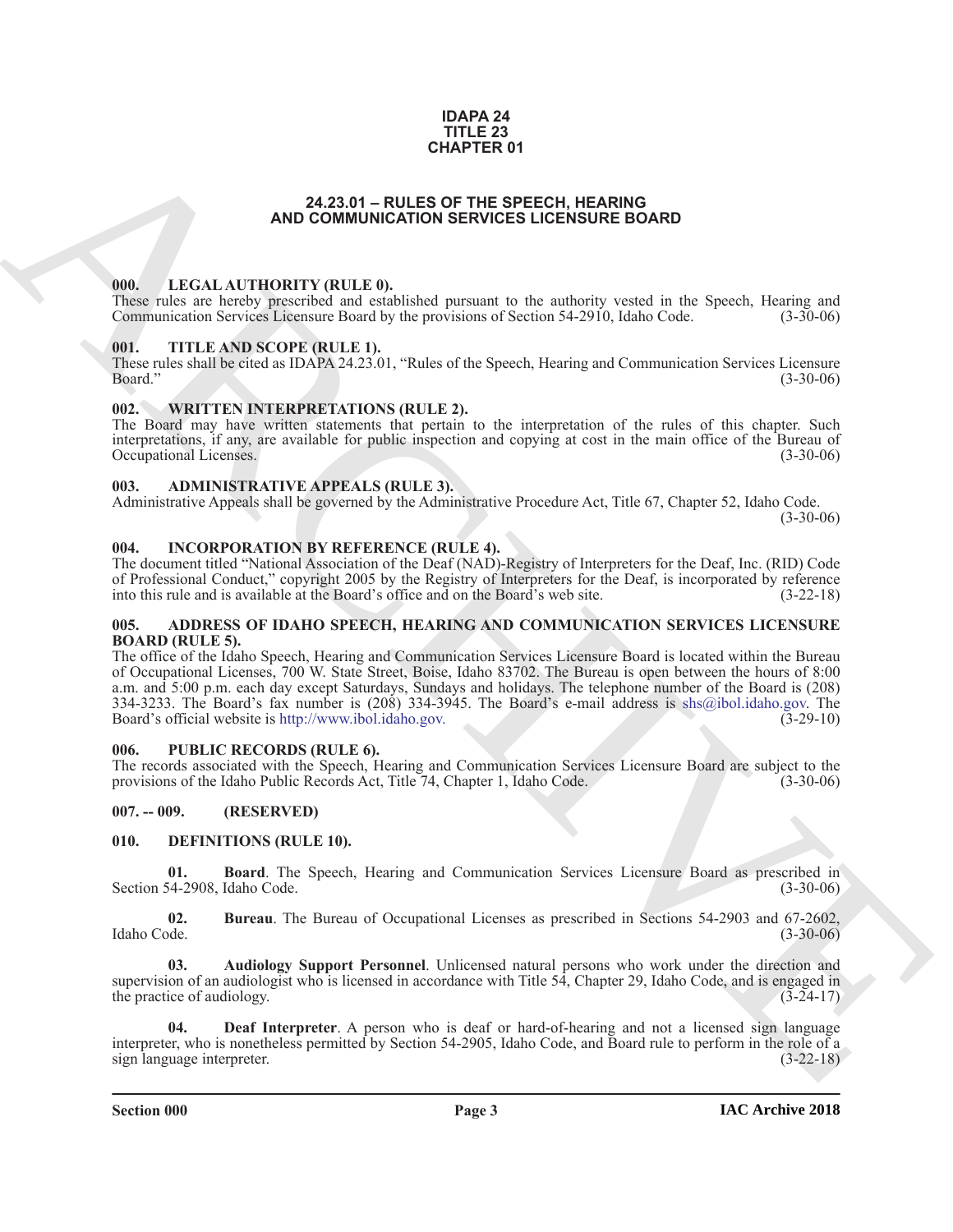<span id="page-3-8"></span>**05. Dual Licensure**. The status of a person who holds more than one (1) license under Title 54, Chapter 29, Idaho Code. (3-22-18)

<span id="page-3-7"></span>**06. Distant Site**. The site at which a provider of audiology, speech-language pathology, sign language interpreting or hearing aid dealing and fitting services is located at the time the service is provided. (3-22-18)

<span id="page-3-11"></span><span id="page-3-9"></span>**Originating Site**. The location of a service recipient at the time audiology, speech-language pathology, sign language interpreting or hearing aid dealing and fitting services are provided. (3-22-18)

**Eurosis of Occupations I**. Leonards<br> **Eurosis of Eurosis controlled and the state of a process can be held noted to the control of the state of the state<br>
Clause 36, the North State of the state of a process can be held 08. Tele-Speech, Hearing and Communication Services**. Audiology, speech-language pathology, sign language interpreting, or hearing aid dealing and fitting services provided to a person through the use of electronic communications, information technology, asynchronous store and forward transfer, or synchronous interaction between a service provider at a distant site and a service recipient at an originating site. The practice of audiology, speech-language pathology, sign language interpreting, or hearing aid dealing and fitting via tele-speech, hearing and communication services is deemed to take place at the originating site.  $(3-22-18)$ 

<span id="page-3-10"></span>**09. Tele-Speech, Hearing and Communication Provider**. A person who is licensed, required to be licensed, or, if located outside of Idaho, would be required to be licensed if located in Idaho by Title 54, Chapter 29, Idaho Code, and who provides or offers to provide tele-speech, hearing and communication services to persons who are located in Idaho. (3-22-18)

#### <span id="page-3-0"></span>**011. -- 099. (RESERVED)**

#### <span id="page-3-13"></span><span id="page-3-12"></span><span id="page-3-1"></span>**100. ORGANIZATION (RULE 100).**

**01. Meetings**. The Board shall meet not less than twice annually and at other such times and places as designated by the Board or the Chairman of the Board. Special meetings may be held at the call of the Chairman, and all members shall be notified. (3-30-06)

**a.** All meetings shall be held in accordance with the Idaho Open Meeting Law, Sections 67-2340 through 67-2347, Idaho Code.

**b.** Four (4) members of the Board shall constitute a quorum, provided at least one (1) board member of the relevant profession is present when any board action is taken that affects the profession, its licensees, or applicants. The Board may act by virtue of a majority vote of members present in which a quorum is present. The Chairman may vote only in the event of a tie vote. (7-17-14)

<span id="page-3-14"></span>**02. Organization of the Board**. At the first meeting of each fiscal year, the Board shall elect from its members a Chairman, who shall assume the duty of the office immediately upon such selection. (3-30-06)

**a.** The Chairman shall when present, preside at all meetings, appoint with the consent of the Board, all committees, and shall otherwise perform all duties pertaining to the office of Chairman. The Chairman shall be an exofficio member of all committees. (3-30-06)

**b.** The Chief of the Bureau shall act as an agent of the Board and shall be the official keeper of all records of the Board. The Bureau shall provide such services as may be authorized by Chapter 26, Title 67, Idaho Code, and as defined under contract between the Bureau and the Board. (3-30-06)

#### <span id="page-3-2"></span>**101. -- 149. (RESERVED)**

#### <span id="page-3-4"></span><span id="page-3-3"></span>**150. APPLICATION (RULE 150).**

**01. Filing an Application**. Applicants for licensure will submit a complete application, verified under oath, to the Board at its official address. The application must be on the forms approved by the Board and submitted together with the appropriate fees and supporting documents.

<span id="page-3-6"></span><span id="page-3-5"></span>**02. Supporting Documents**. The applicant must provide or facilitate the provision of any supporting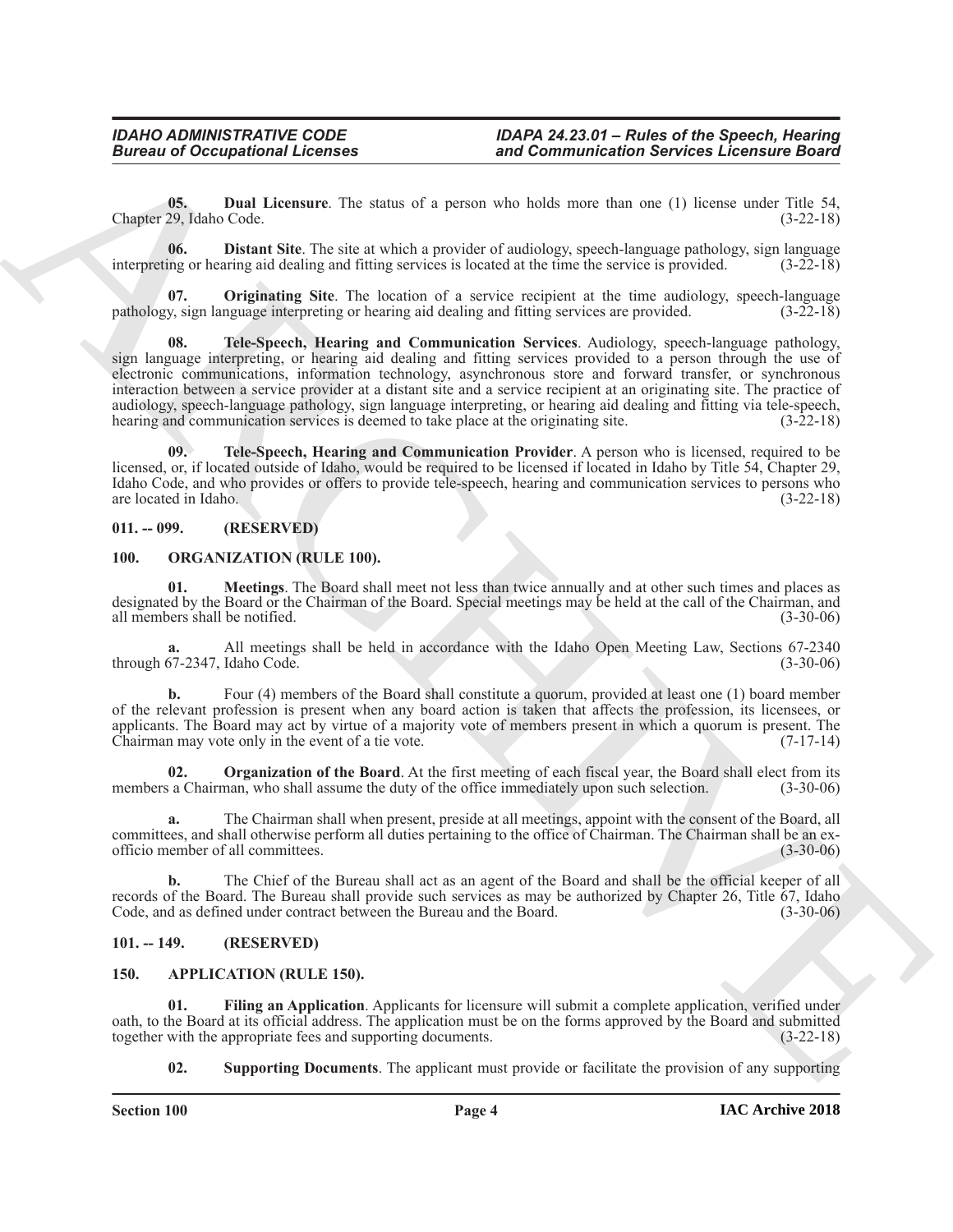third-party documents that may be required under the qualifications for the license being sought. (3-22-18)

<span id="page-4-6"></span>**03. Applications Must Be Complete**. Applications will not be considered complete until all required information, documents, and fees are received by the Board. (3-22-18)

<span id="page-4-7"></span>**04. Lack of Activity**. If an applicant fails to respond to a Board request or an application has lacked activity for twelve (12) consecutive months, the application on file with the Board will be deemed denied and will be terminated upon a thirty (30) day written notice, unless the applicant demonstrates good cause to the Board.

(3-22-18)

#### <span id="page-4-0"></span>**151. -- 174. (RESERVED)**

<span id="page-4-8"></span><span id="page-4-1"></span>**175. FEES (RULE 175).**

|  |  |  | Applications should not be filed unless the applicant can meet all requirements. |  | $(3-30-06)$ |
|--|--|--|----------------------------------------------------------------------------------|--|-------------|
|--|--|--|----------------------------------------------------------------------------------|--|-------------|

<span id="page-4-14"></span><span id="page-4-13"></span><span id="page-4-11"></span>**01. Application Fee**. Application Fee - Thirty dollars (\$30). (3-30-06)

**02. Original License Fee**. The original license fee is seventy dollars (\$70) to be accompanied by the completed application. (3-24-17)

**03. Examination/Reexamination Fee**. Examination fee shall be that charged by the examination provider plus an administration fee of fifty dollars (\$50) when the examination is administered by the Board.

 $(3-30-06)$ 

- <span id="page-4-17"></span><span id="page-4-15"></span><span id="page-4-9"></span>**04.** Provisional Permit. Provisional permit and provisional permit extension fee is one hundred dollars (3-22-18)  $(3-22-18)$ 
	- **05. Registration Fee for Out-of-State Licenses**. Registration fee is ten dollars (\$10). (3-22-18)
	- **06. Annual Renewal Fee**. Annual renewal fee is one hundred dollars (\$100). (3-24-17)
	- **07. Annual Renewal Fee for Inactive License**. Annual renewal fee is sixty-five dollars (\$65).
		- (3-27-13)
	- **08. Reinstatement Fee**. Reinstatement fee is as provided in Section 67-2614, Idaho Code. (3-22-18)

<span id="page-4-18"></span><span id="page-4-12"></span><span id="page-4-10"></span>**09. Dual Licensure Fee**. There is no fee for dual licensure. A person shall be charged fees as though the person had obtained only one (1) license. (3-22-18)

<span id="page-4-16"></span>**10. Refund of Fees**. No refund of fees shall be made to any person who has paid such fees for on or reinstatement of a license or examination fees for unexcused applicants. (3-29-10) application or reinstatement of a license or examination fees for unexcused applicants.

#### <span id="page-4-2"></span>**176. -- 199. (RESERVED)**

#### <span id="page-4-21"></span><span id="page-4-20"></span><span id="page-4-3"></span>**200. RENEWAL OF LICENSE (RULE 200).**

**Example 20** Comparison Internation and the system international devices Leonardo Barris (1972-18)<br>
Activity decomposition and the system of the latent based of the system of the system of the system of the system of the **01. Expiration Date**. All licenses expire and must be renewed annually on forms approved by the Board on the birth date of an individual licensee in accordance with Section 67-2614, Idaho Code. Licenses not so renewed will be canceled in accordance with Section 67-2614. Idaho Code. (3-30-06) renewed will be canceled in accordance with Section 67-2614, Idaho Code.

<span id="page-4-22"></span>**02. Reinstatement**. Any license canceled for failure to renew may be reinstated in accordance with Section 67-2614, Idaho Code, and the applicant must submit proof of having obtained the required continuing education in the twelve (12) months prior to reinstatement. (3-29-10) education in the twelve  $(12)$  months prior to reinstatement.

#### <span id="page-4-4"></span>**201. -- 204. (RESERVED)**

### <span id="page-4-19"></span><span id="page-4-5"></span>**205. INACTIVE STATUS (RULE 205).**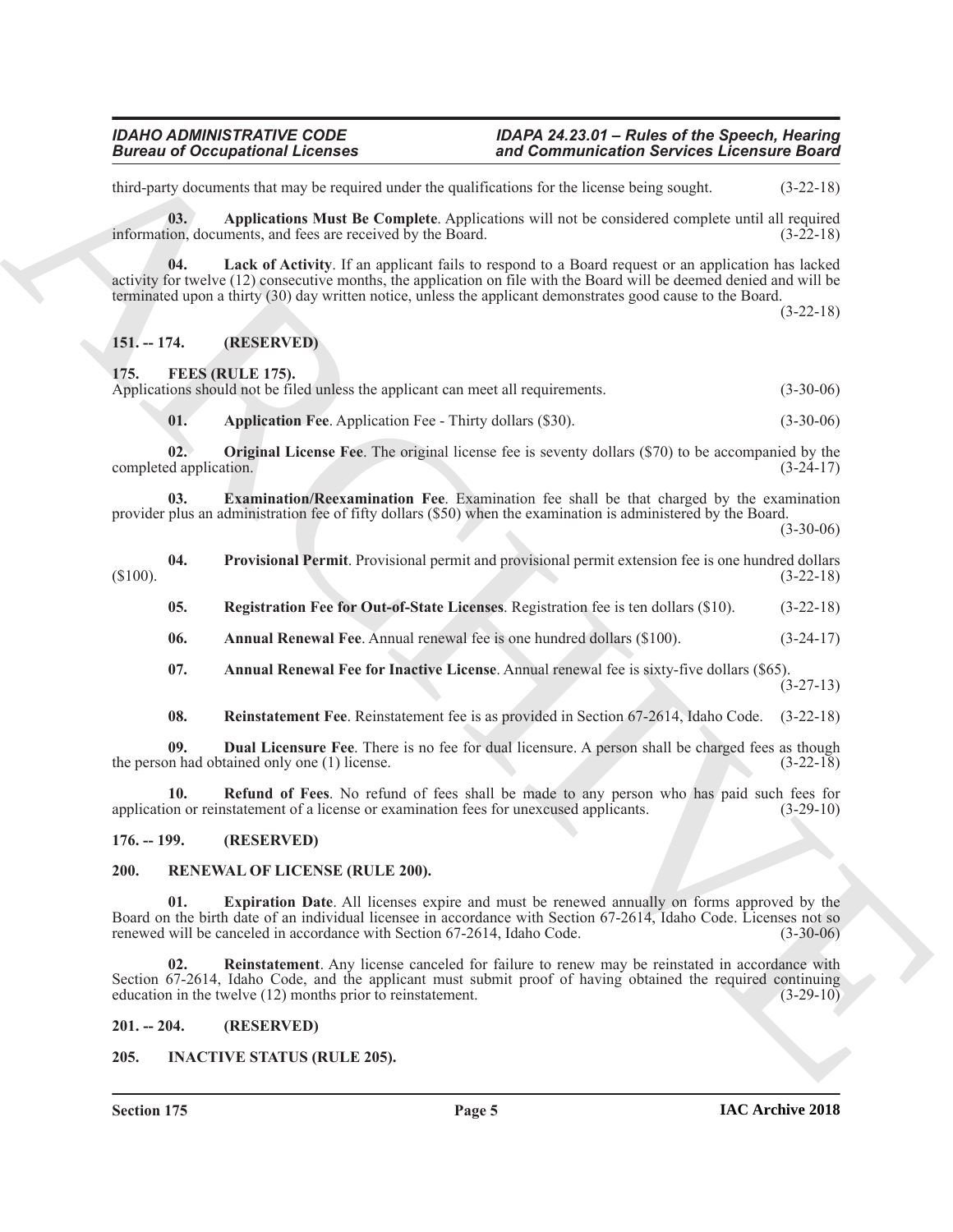**01. Request for Inactive Status**. Each person requesting an inactive status during the renewal of their active license must submit a written request and pay the established fee. (3-27-13)

#### <span id="page-5-4"></span><span id="page-5-3"></span>**02. Inactive License Status**. (3-27-13)

**a.** All continuing education requirements will be waived for any year or portion thereof that a licensee maintains an inactive license and is not actively practicing or supervising in Idaho. (3-27-13)

**b.** Inactive license renewal notices and licenses will be marked "Inactive." (3-27-13)

**c.** When the licensee desires active status, the licensee must show acceptable fulfillment of continuing education requirements for the previous twelve (12) months and submit a fee equivalent to the difference between the inactive and active renewal fee. (3-27-13)

**d.** Licensees shall not practice or supervise in Idaho as an Audiologist, Speech-Language Pathologist, Speech-Language Pathologist Aide, Speech-Language Pathologist Assistant, or Hearing Aid Dealer and Fitter while on inactive status. (3-27-13)

#### <span id="page-5-0"></span>**206. -- 209. (RESERVED)**

### <span id="page-5-5"></span><span id="page-5-1"></span>**210. QUALIFICATIONS FOR AUDIOLOGIST LICENSURE (RULE 210).**

All applicants for licensure as an audiologist must comply with the following education, experience, and examination requirements in addition to completion of an application as set forth in Section 150: (4-2-08)

<span id="page-5-8"></span>**01. Graduate Program Requirement**. A master's or doctoral degree with emphasis in audiology or not less than seventy-five (75) semester credit hours of post-baccalaureate study that culminates in a doctoral degree from a nationally accredited school for audiology. (4-2-08) from a nationally accredited school for audiology.

<span id="page-5-6"></span>**02. Examination**. Pass an examination given by PRAXIS or other examination as may be approved by the Board. (4-2-08) the Board.  $(4-2-08)$ 

<span id="page-5-7"></span>**03. Experience**. Meet the supervised academic clinical practicum and supervised postgraduate experience approved by the Board. (4-2-08)

#### <span id="page-5-2"></span>**211. SUPPORT PERSONNEL: AUDIOLOGY (RULE 211).**

### <span id="page-5-10"></span><span id="page-5-9"></span>**01. Supervising Audiologist – Responsibilities – Restrictions**. (3-24-17)

**a.** The supervising audiologist, a person licensed to practice audiology under Title 54, Chapter 29, Idaho Code, is responsible for everything audiology support personnel do or fail to do while performing their duties under the supervising audiologist's supervision. (3-24-17)

**b.** Responsibilities of the supervising audiologist include, but are not limited to: (3-24-17)

i. Hiring, training, assessing the competency, and evaluating the performance of audiology support (3-24-17) personnel.  $(3-24-17)$ 

ii. Approving or disapproving all orders and directives concerning audiology tasks issued by rators or other managers. (3-24-17) administrators or other managers.

**Eurosis of Occupations I.** Forming and Commutineation Services Leonards Saw Commutineation Services Leonards Saw<br>
Scale in European (Figure 1) and Commutineation Service Commutineation Service Commutineation Service Comm Assigning audiology tasks to audiology support personnel and supervising the performance of those tasks. Assigned tasks must not exceed the knowledge and skills of audiology support personnel nor require the exercise of professional judgment, interpretation of test results, or the development or modification of treatment plans. (3-24-17)  $\mu$  plans. (3-24-17)

iv. Assessing the abilities of audiology support personnel to perform assigned audiology tasks.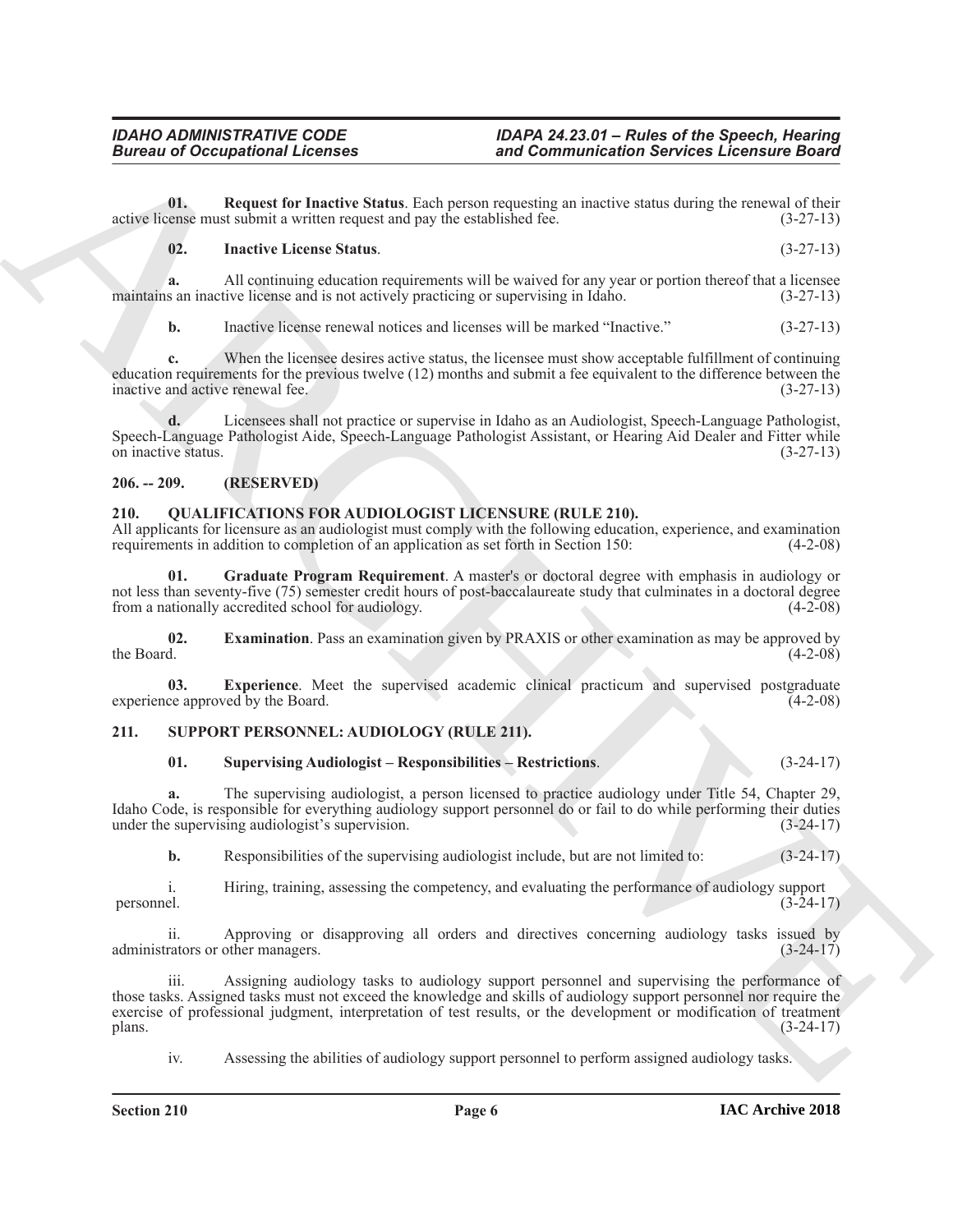(3-24-17)

Providing feedback to audiology support personnel to facilitate improved job performance. (3-24-17)

**c.** The number of audiology support personnel that an audiologist may supervise at any one time must stent with the delivery of appropriate, quality service, and Title 54, Chapter 29, Idaho Code.  $(3-24-17)$ be consistent with the delivery of appropriate, quality service, and Title 54, Chapter 29, Idaho Code.

**d.** An audiologist must supervise audiology support personnel in the following manner: (3-24-17)

i. A supervising audiologist must directly supervise audiology support personnel no less than one (1) time for every five (5) times that support personnel provide audiology services to a patient (twenty percent (20%)). Direct supervision requires in-view real-time observation and guidance while an assigned activity is performed. This requirement can be met when the supervisor is providing supervision from a distant site using two-way video and audio transmission. The supervising audiologist will document and retain a record of all direct supervision periods.

 $(3-24-17)$ 

ii. When not providing direct supervision, the supervising audiologist must provide direction and supervision to audiology support personnel while support personnel are providing audiology services to a patient by making themselves accessible to the support personnel by telephone, video conferencing or in person.  $(3-24-17)$ 

#### <span id="page-6-0"></span>**02. Audiology Support Personnel – Roles – Restrictions**. (3-24-17)

**a.** Audiology support personnel perform only tasks that are planned, delegated, and supervised by the supervising audiologist. Duties and responsibilities are assigned based on training, available supervision, and specific work setting. (3-24-17) work setting. (3-24-17)

**Example 20** Conceptions of Lebensitz and the property power and contributed for the vertical control of the same state of the same state of the same state of the same state of the same state of the same state of the same **b.** Authorized audiology support personnel tasks include but are not limited to the following:  $(3-24-17)$ i. Greet and escort patients. (3-24-17) ii. Schedule patients. (3-24-17) iii. Package and dispatch by mail ear-mold orders, devices for repair, and manufacturer/lab returns. (3-24-17) iv. Maintain an inventory of supplies. (3-24-17) v. Check equipment for functionality. (3-24-17) vi. Test hearing aids and other amplification devices. (3-24-17) vii. Troubleshoot and perform minor repairs to hearing aids, ear molds, and other amplification devices. (3-24-17) viii. Clean hearing aids and other amplification devices. (3-24-17) ix. Perform electroacoustic analysis of hearing aids and other amplification devices. (3-24-17) x. Instruct patients in the proper use and care of hearing aids and other amplification devices.  $(3-24-17)$ xi. Demonstrate how to use alerting and assistive listening devices. (3-24-17) xii. Instruct patients on how to perform proper ear hygiene. (3-24-17)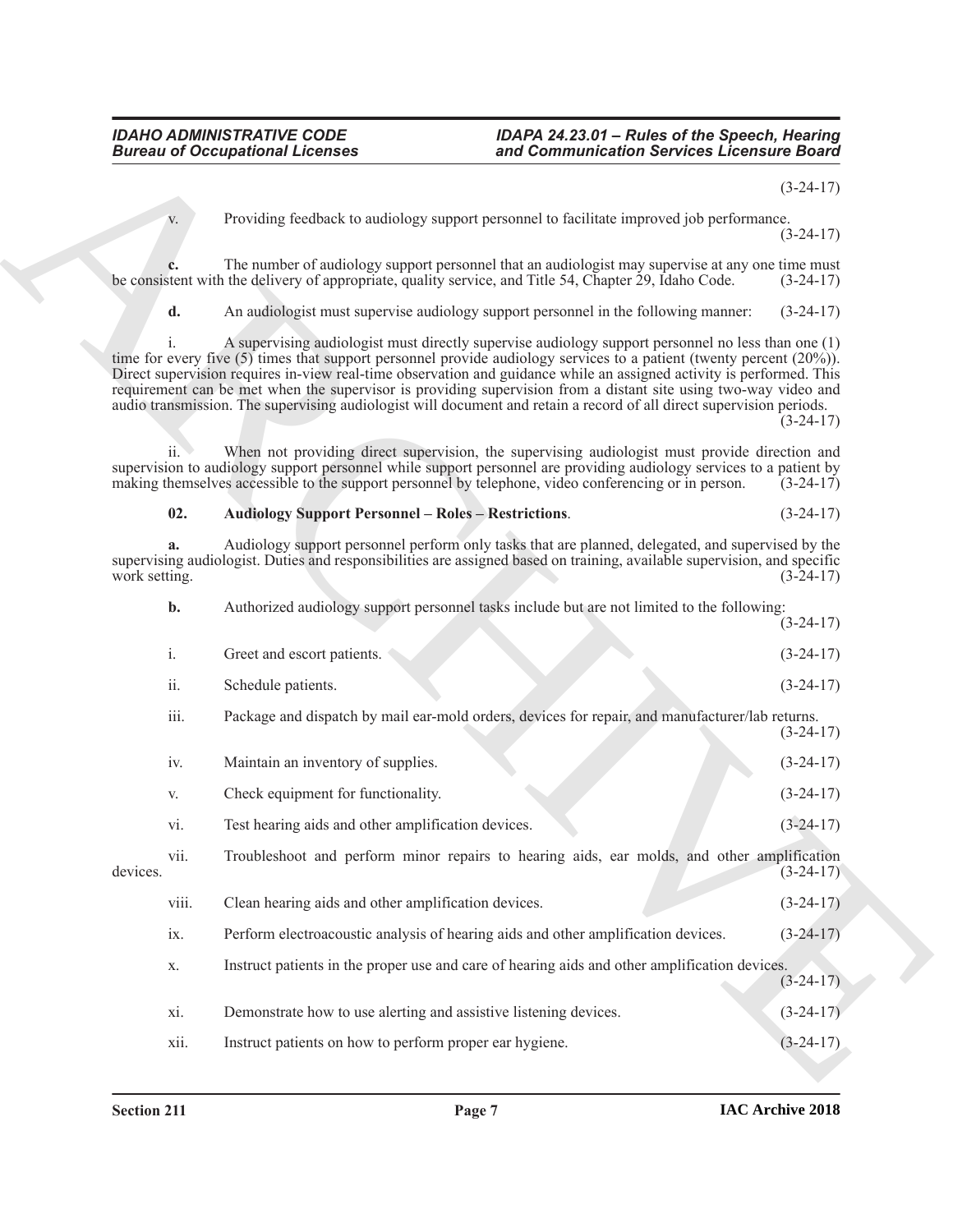|                                    | <b>Bureau of Occupational Licenses</b>                                                                                                   | and Communication Services Licensure Board |  |  |
|------------------------------------|------------------------------------------------------------------------------------------------------------------------------------------|--------------------------------------------|--|--|
| xiii.                              | Assist audiologist in treatment programs.                                                                                                | $(3-24-17)$                                |  |  |
| xiv.                               | Assist audiologist with setup and technical tasks.                                                                                       | $(3-24-17)$                                |  |  |
| XV.                                | Prepare materials for ear impressions.                                                                                                   | $(3-24-17)$                                |  |  |
| xvi.                               | Maintain and restock testing and treatment rooms.                                                                                        | $(3-24-17)$                                |  |  |
| xvii.                              | Perform equipment maintenance and biological checks.                                                                                     | $(3-24-17)$                                |  |  |
| xviii.                             | Conduct hearing and tympanic screening on children and adults without interpretation.                                                    | $(3-24-17)$                                |  |  |
| xix.                               | Conduct otoacoustic emission screening.                                                                                                  | $(3-24-17)$                                |  |  |
| XX.                                | Perform non-diagnostic otoscopy.                                                                                                         | $(3-24-17)$                                |  |  |
| XX1.                               | Perform pure-tone audiological reassessment on established patients.                                                                     | $(3-24-17)$                                |  |  |
| xxii.                              | Prepare patients for vidoenystagmography/electronystagmography or evoked testing.                                                        | $(3-24-17)$                                |  |  |
| xxiii.                             | Assist audiologists to test the hearing of pediatric patients.                                                                           | $(3-24-17)$                                |  |  |
| xxiv.                              | Perform universal newborn hearing screening tests.                                                                                       | $(3-24-17)$                                |  |  |
| XXV.                               | Perform infection control duties with the clinic/service.                                                                                | $(3-24-17)$                                |  |  |
| xxvi.                              | Assist patients in recording their case history and completing other relevant forms.                                                     | $(3-24-17)$                                |  |  |
| xxvii.<br>and repairs.             | Communicate with hearing instrument manufacturers and suppliers regarding the status of orders                                           | $(3-24-17)$                                |  |  |
|                                    | xxviii. Facilitate the exchange of information between audiologist and patient when differences in<br>languages or culture are an issue. | $(3-24-17)$                                |  |  |
| xxix.                              | Assist in clinical research.                                                                                                             | $(3-24-17)$                                |  |  |
| c.                                 | Audiology support personnel are prohibited from performing the following:                                                                | $(3-24-17)$                                |  |  |
| i.                                 | Any task prohibited by state or federal law.                                                                                             | $(3-24-17)$                                |  |  |
| ii.                                | Any task not expressly approved by the supervising audiologist.                                                                          | $(3-24-17)$                                |  |  |
| iii.<br>procedures.                | Interpreting observations or data into diagnostic statements of clinical management strategies or                                        | $(3-24-17)$                                |  |  |
| iv.                                | Determining case selection.                                                                                                              | $(3-24-17)$                                |  |  |
| V.<br>the supervising audiologist. | Transmitting clinical information, either verbally or in writing, to anyone without the approval of                                      | $(3-24-17)$                                |  |  |
| vi.<br>the client's records.       | Composing clinical reports except for progress notes to be reviewed by the audiologist and held in                                       | $(3-24-17)$                                |  |  |
| vii.                               | Referring a patient/client to other professionals or agencies.                                                                           | $(3-24-17)$                                |  |  |
| viii.                              | Referring to self or using in connection with audiology support person's name, any title other than                                      |                                            |  |  |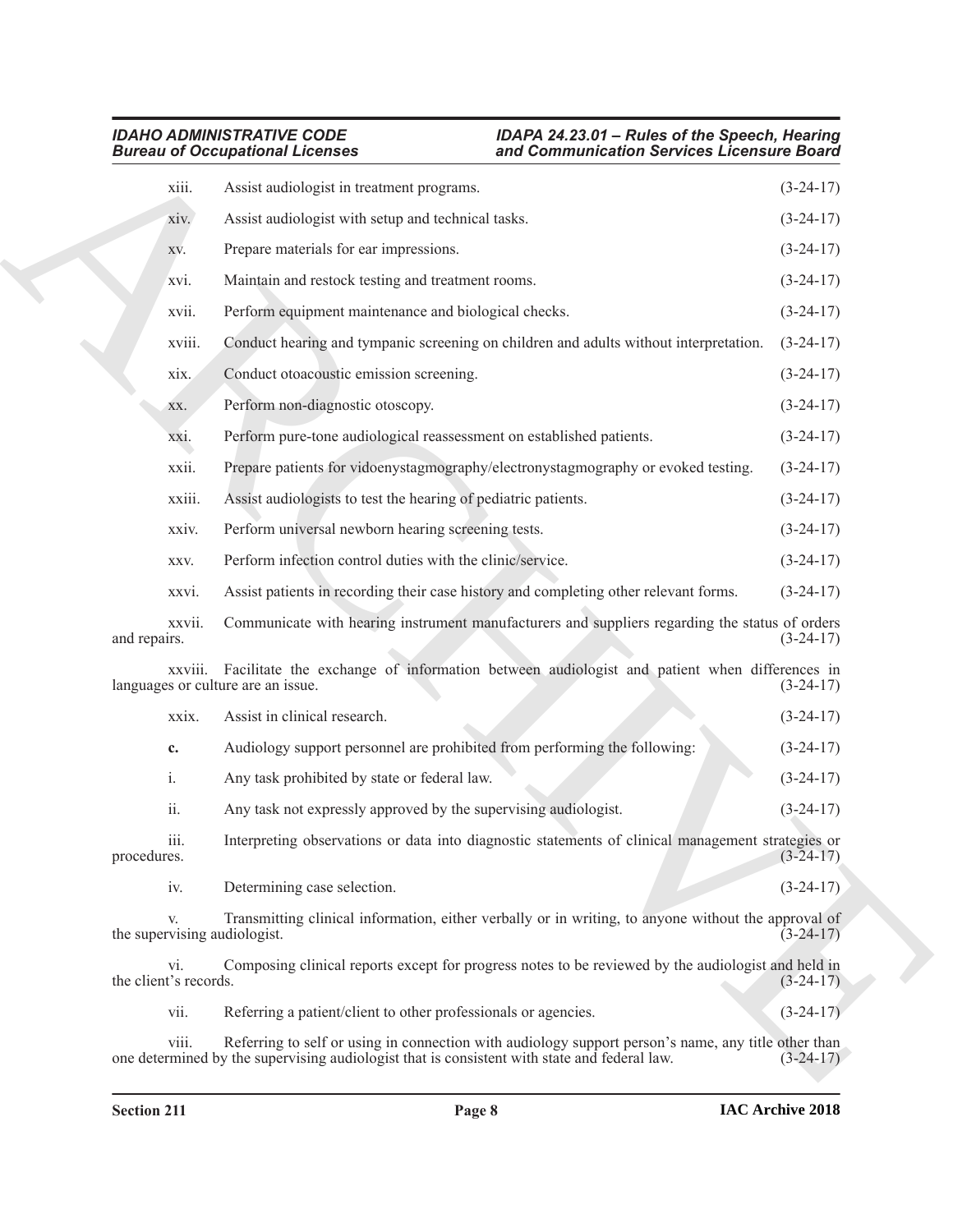#### <span id="page-8-1"></span><span id="page-8-0"></span>**03. Audiology Support Personnel Certified by the Council for Accreditation in Occupational Hearing Conservation (CAOHC) – Roles – Restrictions**. (3-24-17)

|                                       | <b>Bureau of Occupational Licenses</b>                                                                                                                                                                                                                                    | and Communication Services Licensure Board |             |  |
|---------------------------------------|---------------------------------------------------------------------------------------------------------------------------------------------------------------------------------------------------------------------------------------------------------------------------|--------------------------------------------|-------------|--|
| $\overline{1}X$ .                     | Signing any formal documents (e.g. treatment plans, reimbursement forms, or reports). (3-24-17)                                                                                                                                                                           |                                            |             |  |
| X.                                    | Discharging a patient/client from services.                                                                                                                                                                                                                               |                                            | $(3-24-17)$ |  |
| X1.                                   | Communicating with a patient/client's family or others regarding any aspect of the patient/client's<br>status or services without the specific consent of the supervising audiologist.                                                                                    |                                            | $(3-24-17)$ |  |
| 03.                                   | Audiology Support Personnel Certified by the Council for Accreditation in Occupational<br>Hearing Conservation (CAOHC) – Roles – Restrictions.                                                                                                                            |                                            | $(3-24-17)$ |  |
| a.                                    | Audiology support Personnel who are certified by the CAOHC as a Certified Occupational Hearing<br>Conservationist (COHC) may perform the following tasks under the supervision of a licensed audiologist in addition<br>to those tasks set forth in Subsection 211.02.b.: |                                            | $(3-24-17)$ |  |
| $\mathbf{i}$ .                        | Check and calibrate audiometric instrumentation. [see Rule 211.02.b.v. and vi.]                                                                                                                                                                                           |                                            | $(3-24-17)$ |  |
| ii.                                   | Conduct otoscopic screening and pure-tone threshold testing.                                                                                                                                                                                                              |                                            | $(3-24-17)$ |  |
| iii.                                  | Counsel employees about test results and the criteria for employee referral.                                                                                                                                                                                              |                                            | $(3-24-17)$ |  |
| iv.                                   | Fit employees and train them on personal hearing protection devices.                                                                                                                                                                                                      |                                            | $(3-24-17)$ |  |
| V.                                    | Fit hearing protection devices for testing.                                                                                                                                                                                                                               |                                            | $(3-24-17)$ |  |
| vi.                                   | Assist CAOHC course directors in the conduct of training.                                                                                                                                                                                                                 |                                            | $(3-24-17)$ |  |
| vii.                                  | Educate, train, and motivate employees to conserve their hearing.                                                                                                                                                                                                         |                                            | $(3-24-17)$ |  |
| viii.                                 | Maintain business and medical records.                                                                                                                                                                                                                                    |                                            | $(3-24-17)$ |  |
| ix.                                   | Generate periodic hearing conservation statistical reports.                                                                                                                                                                                                               |                                            | $(3-24-17)$ |  |
| b.                                    | In addition to being prohibited from performing the tasks listed in Subsection 211.02.c., CAOHC's<br>are also prohibited from performing the following tasks:                                                                                                             |                                            | $(3-24-17)$ |  |
| conservation program.                 | Assuming the role of a professional supervisor of the audiometric monitoring portion of a hearing                                                                                                                                                                         |                                            | $(3-24-17)$ |  |
| ii.                                   | Assuming the role of instructor of other occupation hearing conservationists.                                                                                                                                                                                             |                                            | $(3-24-17)$ |  |
| iii.                                  | Interpreting audiograms.                                                                                                                                                                                                                                                  |                                            | $(3-24-17)$ |  |
| iv.<br>testing or speech audiometry). | Conducting any type of audiometric testing other than air conduction (e.g. not bone-conduction                                                                                                                                                                            |                                            | $(3-24-17)$ |  |
| V.                                    | Diagnosing hearing disorders.                                                                                                                                                                                                                                             |                                            | $(3-24-17)$ |  |
| vi.                                   | Independently evaluating a hearing conservation program's effectiveness.                                                                                                                                                                                                  |                                            | $(3-24-17)$ |  |
| vii.                                  | Conducting noise surveys and analyzing or assuming responsibility for noise-control solutions.                                                                                                                                                                            |                                            | $(3-24-17)$ |  |
| 04.                                   | Audiology Support Personnel - Pre-Service and In-Service Instruction.                                                                                                                                                                                                     |                                            | $(3-24-17)$ |  |
| a.                                    | The supervising audiologist is responsible for the training of audiology support personnel and for<br>maintaining a written record of completed training activity.                                                                                                        |                                            | $(3-24-17)$ |  |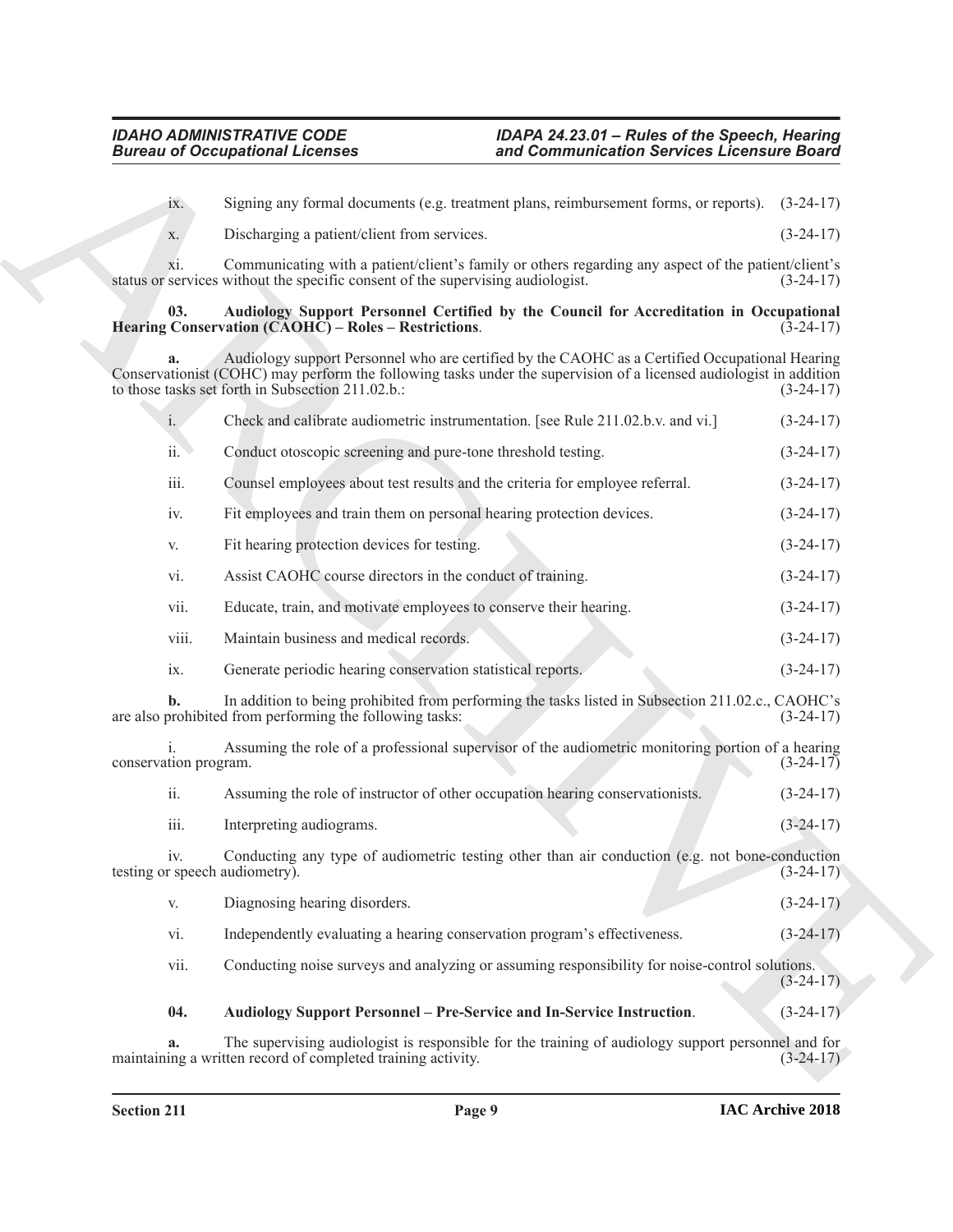**Bureau of Occupations I.** then use and Commutineation Services Licensine Barris 2003<br>
Single of the california and becomes the the the since that we are significant the california of the since the since of the since the **b.** Training will be conducted pre-service (before tasks are assigned) and in-service (after tasks are assigned). The quality and content of training is left to the discretion of the supervising audiologist. The following guidelines apply to both pre-service and in-service training. (3-24-17) guidelines apply to both pre-service and in-service training.

i. Training should be well-defined and specific to assigned tasks. (3-24-17)

ii. Supervising audiologists should ensure that the scope and intensity of training is sufficient to prepare audiology support personnel to successfully perform assigned tasks. (3-24-17)

iii. Training should be competency based and be provided through a variety of formal and informal instructional methods accompanied by written policies and procedures. (3-24-17)

Supervising audiologists should provide audiology support personnel with a written description of their roles and functions. Audiologists should provide personnel with ongoing training opportunities to ensure that audiology practices are current and skills are maintained. (3-24-17) audiology practices are current and skills are maintained.

Training should include the identification of and appropriate response to linguistic and cultural challenges which may affect the delivery of service. (3-24-17)

#### <span id="page-9-5"></span><span id="page-9-0"></span>**212. NEWBORN HEARING SCREENING TESTS.**

Performing newborn hearing screening tests on infants using automated equipment that produces a pass/fail response does not, by itself, constitute the practice of audiology or convert persons performing the tests into audiology support personnel. (3-28-18)

#### <span id="page-9-1"></span>**213. -- 219. (RESERVED)**

### <span id="page-9-7"></span><span id="page-9-2"></span>**220. QUALIFICATIONS FOR SPEECH-LANGUAGE PATHOLOGIST LICENSURE (RULE 220).**

All applicants for licensure as a speech-language pathologist must comply with the following education, experience, and examination requirements in addition to completion of an application as set forth in Section 150: (4-2-08)

<span id="page-9-9"></span>**01. Graduate Program Requirement**. A master's or doctoral degree from a nationally accredited school of speech-language pathology with a curriculum approved by the Board and includes a supervised academic clinical practicum. (3-27-13)

<span id="page-9-8"></span>**02. Examination**. Pass an examination in speech-language pathology given by PRAXIS or other examination as may be approved by the Board.

**Supervised Experience**. Satisfactorily complete the supervised postgraduate experience approved defined in Subsections 220.03.a. through 220.03.d. (3-27-13) by the Board and defined in Subsections 220.03.a. through 220.03.d.

**a.** One thousand two hundred sixty (1,260) hours of experience gained under the supervision of a licensed speech-language pathologist in no less than thirty-six (36) weeks of full-time (thirty-five (35) hours per week) experience or the equivalent part-time experience and in no more than forty-eight (48) months. (3-27-13)

<span id="page-9-10"></span>**b.** One thousand ten (1,010) hours of experience must be in direct client contact. (3-27-13)

**c.** There must be at least six (6) hours of on-site observations of direct client contact each quarter.

(3-27-13)

**d.** The nature of the supervision and contact must allow for immediate feedback and can be conducted using audio/visual, in person, electronic means, or telephone. (3-27-13)

### <span id="page-9-3"></span>**221. -- 229. (RESERVED)**

<span id="page-9-6"></span><span id="page-9-4"></span>**230. QUALIFICATIONS FOR SPEECH-LANGUAGE PATHOLOGIST AIDE LICENSURE (RULE 230).**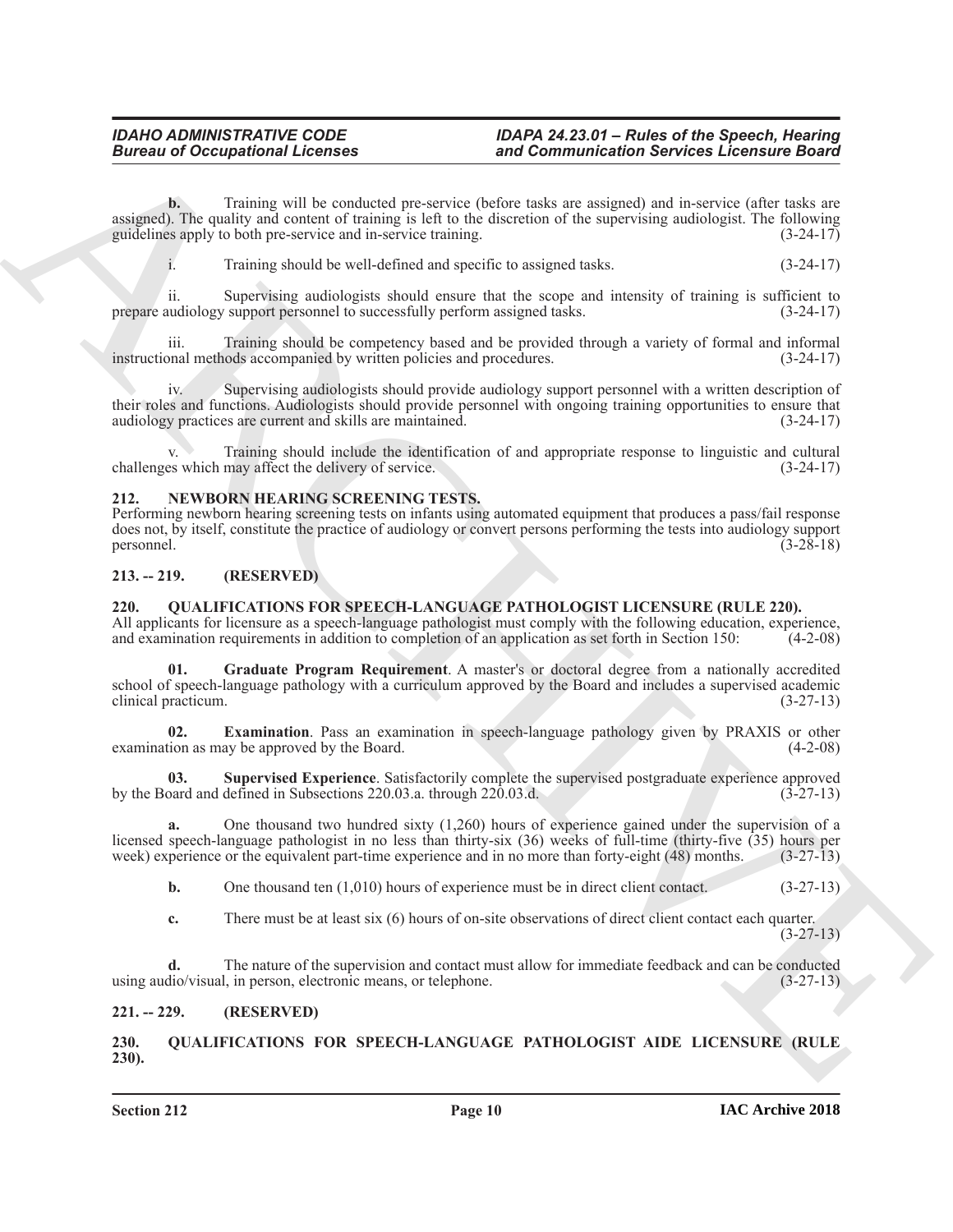All applicants for licensure as a speech-language pathologist aide must comply with the following education and examination requirements in addition to completion of an application as set forth in Section 150: (4-2-08) examination requirements in addition to completion of an application as set forth in Section 150:

<span id="page-10-10"></span>**01. Education Program Requirement**. A baccalaureate degree from a nationally accredited school of speech-language pathology with a curriculum approved by the Board. (4-2-08)

<span id="page-10-11"></span>**02. Examination**. Pass an examination in speech-language pathology aide as may approved by the  $(4-2-08)$  $\beta$ Board. (4-2-08)

<span id="page-10-12"></span>**03. Supervision**. A speech-language pathologist aide shall only work under the supervision of a speech-language pathologist. (4-2-08)

### <span id="page-10-0"></span>**231. -- 239. (RESERVED)**

#### <span id="page-10-13"></span><span id="page-10-1"></span>**240. QUALIFICATIONS FOR SPEECH-LANGUAGE PATHOLOGIST ASSISTANT LICENSURE (RULE 240).**

All applicants for licensure as a speech-language pathologist assistant must comply with the following education and examination requirements in addition to completion of an application as set forth in Section 150: (4-2-08)

<span id="page-10-14"></span>**01. Education Program Requirement**. An associate degree from a nationally accredited school of speech-language pathology with a curriculum approved by the Board. (4-2-08)

<span id="page-10-15"></span>**02. Examination**. Pass an examination in speech-language pathology assistant as may be approved by the Board.  $(4-2-08)$ 

<span id="page-10-16"></span>**03. Supervision**. A speech-language pathologist assistant shall only work under the supervision of a speech-language pathologist. (4-2-08)

#### <span id="page-10-2"></span>**241. -- 249. (RESERVED)**

#### <span id="page-10-6"></span><span id="page-10-3"></span>**250. QUALIFICATIONS FOR HEARING AID DEALER AND FITTER LICENSURE (RULE 250).**

All applicants for licensure as a hearing aid dealer and fitter must comply with the following education, experience, and examination requirements in addition to completion of an application as set forth in Section 150: (4-2-08)

**01. Education Requirement**. A high school diploma or successful passage of the General Educational Development diploma (GED). (4-2-08)

<span id="page-10-7"></span>**02. Examination**. Pass an examination approved by the Board. (4-2-08)

### <span id="page-10-4"></span>**251. -- 259. (RESERVED)**

#### <span id="page-10-8"></span><span id="page-10-5"></span>**260. QUALIFICATIONS FOR SIGN LANGUAGE INTERPRETER LICENSURE (RULE 260).**

The Board may grant a sign language interpreter license to an applicant who completes an application as set forth in Section 150 and meets the following: (3-22-18) Section 150 and meets the following:

<span id="page-10-9"></span>

| General.                                | $(3-22-18)$ |
|-----------------------------------------|-------------|
| Be at least eighteen (18) years of age; | $(7-1-18)T$ |

**EVALUATION**<br> **EVALUATION** INTERFERING TRANSPORTED TO A CONSULTION CONTINUES IN CONSULTION CONTINUES IN the state of the state of the state of the state of the state of the state of the state of the state of the state of **b.** Certify that the applicant has not been found guilty, convicted, received a withheld judgment, or suspended sentence for a felony. If the applicant has been found guilty, convicted, received a withheld judgment, or suspended sentence for such a crime, the applicant must submit a written statement of suitability for licensure as set forth in Section 320 of these rules; and (3-22-18)

**c.** Certify that the applicant or the applicant's license or certification has not been subject to any disciplinary action by a regulatory entity in another state, territory, or country including, but not limited to, having an application for licensure denied. If the applicant or applicant's license has been subject to discipline, the applicant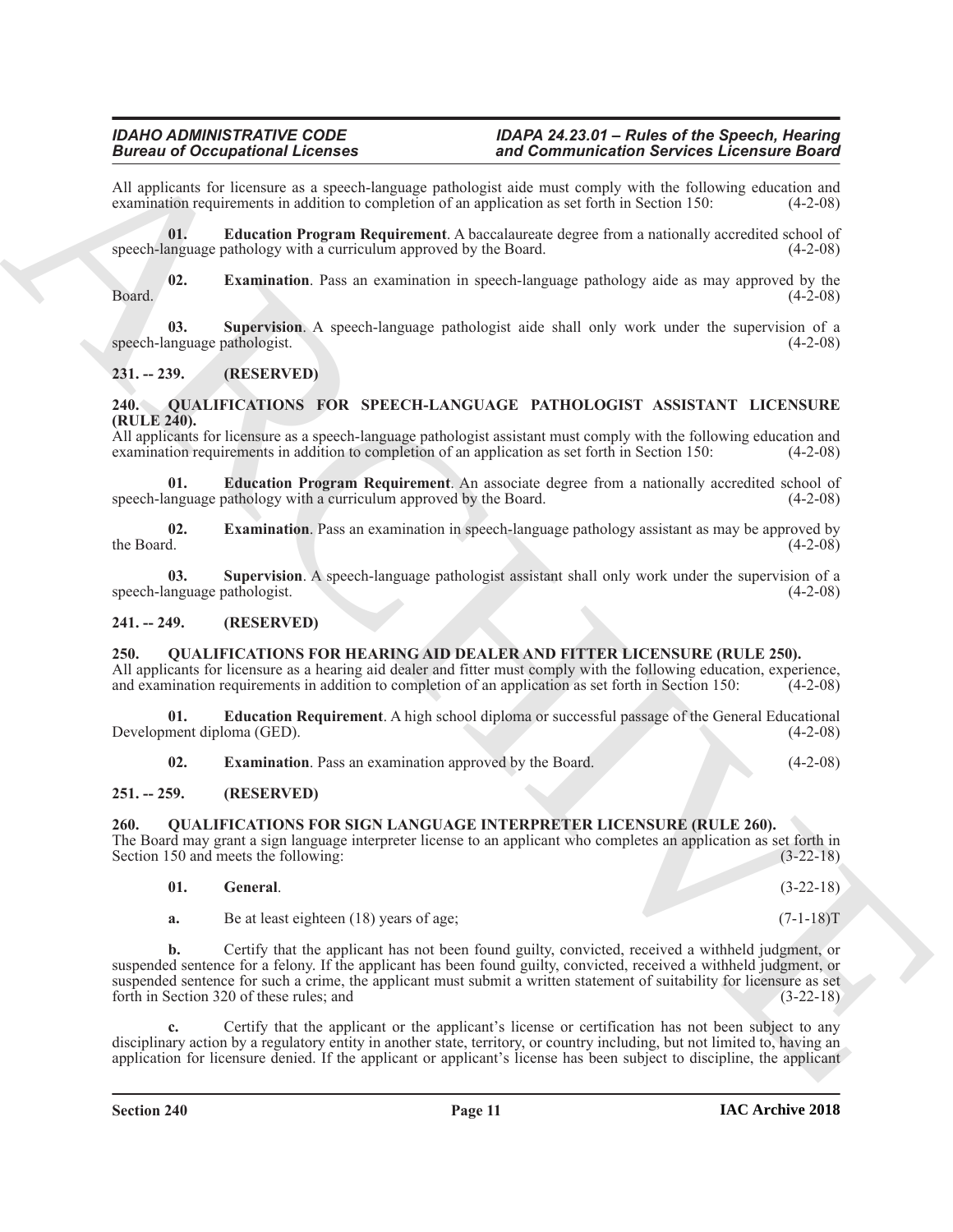must submit a written statement of suitability for licensure as set forth in Section 320 of these rules. (3-22-18)

<span id="page-11-15"></span><span id="page-11-14"></span>**02. Education**. Possess a high school diploma or the equivalent; (3-22-18)

**03. Examination or Certification**. Pass competency examinations approved by the Board or obtain a certification approved by the Board. (3-22-18)

### <span id="page-11-0"></span>**261. -- 269. (RESERVED)**

### <span id="page-11-16"></span><span id="page-11-1"></span>**270. REGISTRATION FOR OUT-OF-STATE LICENSEES (RULE 270).**

<span id="page-11-12"></span>A person licensed or certified as sign language interpreter in another state, territory, or the District of Columbia may practice sign language interpreting in this state without a license issued by the board for a period not to exceed in the aggregate thirty (30) days in any calendar vear provided that they fulfill the following requirement aggregate thirty  $(30)$  days in any calendar year provided that they fulfill the following requirements:

**Entropy of Decemberian States and Commutinesian States Licensine Books<br>
2001** and the states and the states and the state state in the state of the state of the state of the state<br>
2014 **6. Consistent of exciting the s 01.** Statement of Registration. Before commencing such work, the person will file with the Board on a form approved by the board a statement of registration providing the person's name, residence, sign language interpreter license or certificate of registration number, and the name, address, and phone number of the issuing authority;  $(3-22-18)$ 

<span id="page-11-11"></span>**02. Registration Fee**. The person will pay one (1) registration fee for each calendar year in which they register; (3-22-18)

<span id="page-11-13"></span>**03. Statement of Time Engaged**. Within five (5) business days of completion of the work, the person will submit to the Board on a form approved by the Board a statement of the number of days in which the person engaged in that work within the state. (3-22-18)

<span id="page-11-2"></span>**271. -- 279. (RESERVED)**

#### <span id="page-11-6"></span><span id="page-11-3"></span>**280. DEAF INTERPRETERS (RULE 280).**

Letter of Endorsement. Persons who are deaf or hard-of-hearing and are not sign language interpreters may perform in the role of a deaf interpreter if they file with the Board two (2) written endorsement letters from a sign language interpreter licensed under Title 54, Chapter 29, Idaho Code. Each letter must, at a minimum, include: (3-22-18)

<span id="page-11-7"></span>

| a. | Date letter of endorsement was written: |  |  |  |  | $(3-22-18)$ |
|----|-----------------------------------------|--|--|--|--|-------------|
|----|-----------------------------------------|--|--|--|--|-------------|

**b.** Full name, mailing address, and phone number of the deaf interpreter; (3-22-18)

<span id="page-11-8"></span>**c.** Name, mailing address, and phone number of the sign language interpreter; and  $(3-22-18)$ 

**d.** A statement endorsing the deaf interpreter to perform sign language interpreting services and an explanation as to why the sign language interpreter believes that the deaf interpreter has the skills and the knowledge to perform this role. (3-22-18) to perform this role.

**02. Withdrawal of Endorsement**. A sign language interpreter who has endorsed a deaf interpreter may withdraw their endorsement at any time upon delivery of written notice to the deaf interpreter and the Board.

(3-22-18)

### <span id="page-11-4"></span>**281. -- 299. (RESERVED)**

### <span id="page-11-9"></span><span id="page-11-5"></span>**300. EXAMINATION AND RE-EXAMINATION (RULE 300).**

Each applicant shall be required to successfully pass the examination approved by the Board that is relevant to the license or permit for which application is being made. (3-30-06)

<span id="page-11-10"></span>**01. Dates and Locations of Exams**. Examinations shall be held at such times and places as shall be determined by the Board and/or third-party examination administering authorities. (3-22-18)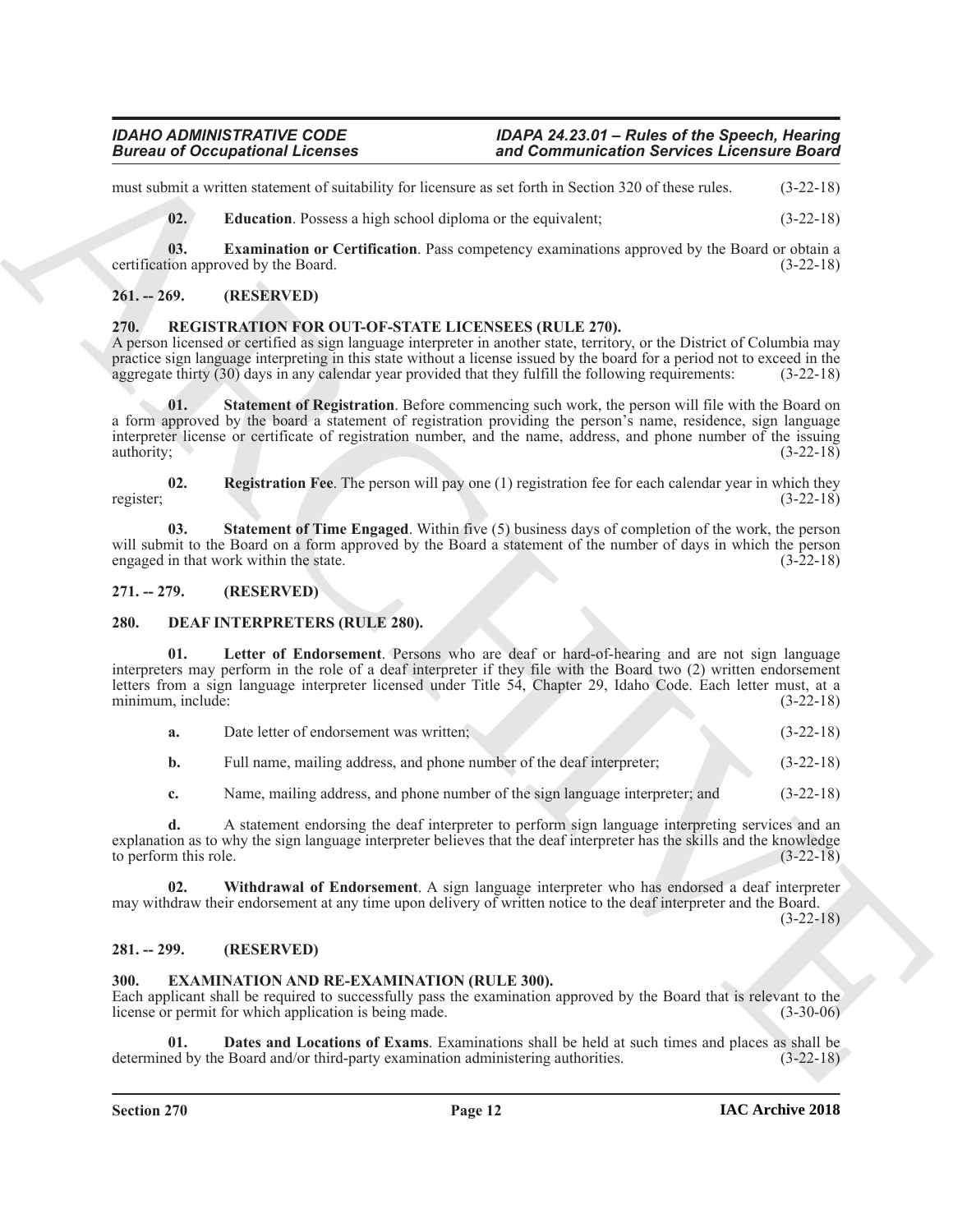<span id="page-12-6"></span>**02.** Content of Exam. Each applicant shall be required to successfully pass the examination approved by the Board that is relevant to the license or permit for which application is being made. (3-30-06)

**a.** Applicants for Speech-Language Pathologist licensure shall successfully pass the national Praxis speech-language pathologist examination. Applicants for speech-language pathologist aide or speech-pathologist assistant must pass an examination approved by the Board. (3-30-06) assistant must pass an examination approved by the Board.

**b.** Applicants for audiologist licensure shall successfully pass the national Praxis audiologist tion. (3-30-06) examination. (3-30-06)

**c.** Applicants for Hearing Aid Dealer and Fitter licensure shall successfully pass the national meaning Instrument Studies examination. (3-30-06) International Hearing Instrument Studies examination.

**d.** Applicants for a sign language interpreter license by examination must pass one (1) written examination from Subsection 300.02.d.i. or as approved by the Board and one (1) practical examination from Subsection 300.02.d.ii. or as approved by the Board: (3-22-18) Subsection 300.02.d.ii. or as approved by the Board:

i. The Educational Interpreter Performance Assessment (EIPA), any interpreting generalist written examination developed by the Registry of Interpreters for the Deaf (RID), the Center for Assessment of Sign Language Interpreters (CASLI), or any state government. (3-22-18)

<span id="page-12-7"></span>ii. Any practical or performance general interpreting examination recognized by the Registry of Interpreters for the Deaf (RID) or the Educational Interpreter Performance Assessment (EIPA) at score 4.0 or above. This practical or performance examination must have been passed within twenty (20) years before original application. (3-22-18) application.  $(3-22-18)$ 

**Eurosis of Occupational Licenses** and Commutineation Services Licenses of Services Licenses<br>
vy contained the Channel Rachim Licenses of power but specified to secure high posts continued in Figure 2.<br>
vy contained the C **03. Failure of Exam**. An applicant who fails to obtain a satisfactory score as determined by the examination provider in either the written examination or a section of the practical examination, shall be required to retake only the portion of the examination failed in order to qualify for licensure. If the applicant again fails the examination the applicant shall be required to retake the entire examination until the examination is successfully passed to qualify for licensure. (3-30-06)

### <span id="page-12-1"></span><span id="page-12-0"></span>**301. CERTIFICATIONS (RULE 301).**

**01. Approved Certification Sponsors**. Certifications approved by the Board for purposes of licensure are those administered by:

<span id="page-12-2"></span>

| <b>a.</b> | Registry of Interpreters for the Deaf (RID); | $(3-22-18)$ |
|-----------|----------------------------------------------|-------------|
|           | National Association of the Deaf (NAD);      | $(3-22-18)$ |

**c.** Center for Assessment of Sign Language Interpreters (CASLI). (3-22-18)

**d.** Board for Evaluation of Interpreters (BEI) at basic level or above, or if certified before 2014, at liate level or above; (3-22-18) intermediate level or above:

<span id="page-12-3"></span>**e.** Utah Interpreter Program (UIP) at professional or master level. (3-22-18)

**02. Board Approved Certification**. Also approved is any certification that may be approved by the (3-22-18) Board. (3-22-18)

<span id="page-12-5"></span><span id="page-12-4"></span>**03.** Valid Certification. To be valid for licensure, a certification must be current. (3-22-18)

**04.** Multiple-Level Certifications. Some certifications are multiple-level. It is the responsibility of alumguage interpreter to work in settings appropriate to their certification. (3-22-18) each sign language interpreter to work in settings appropriate to their certification.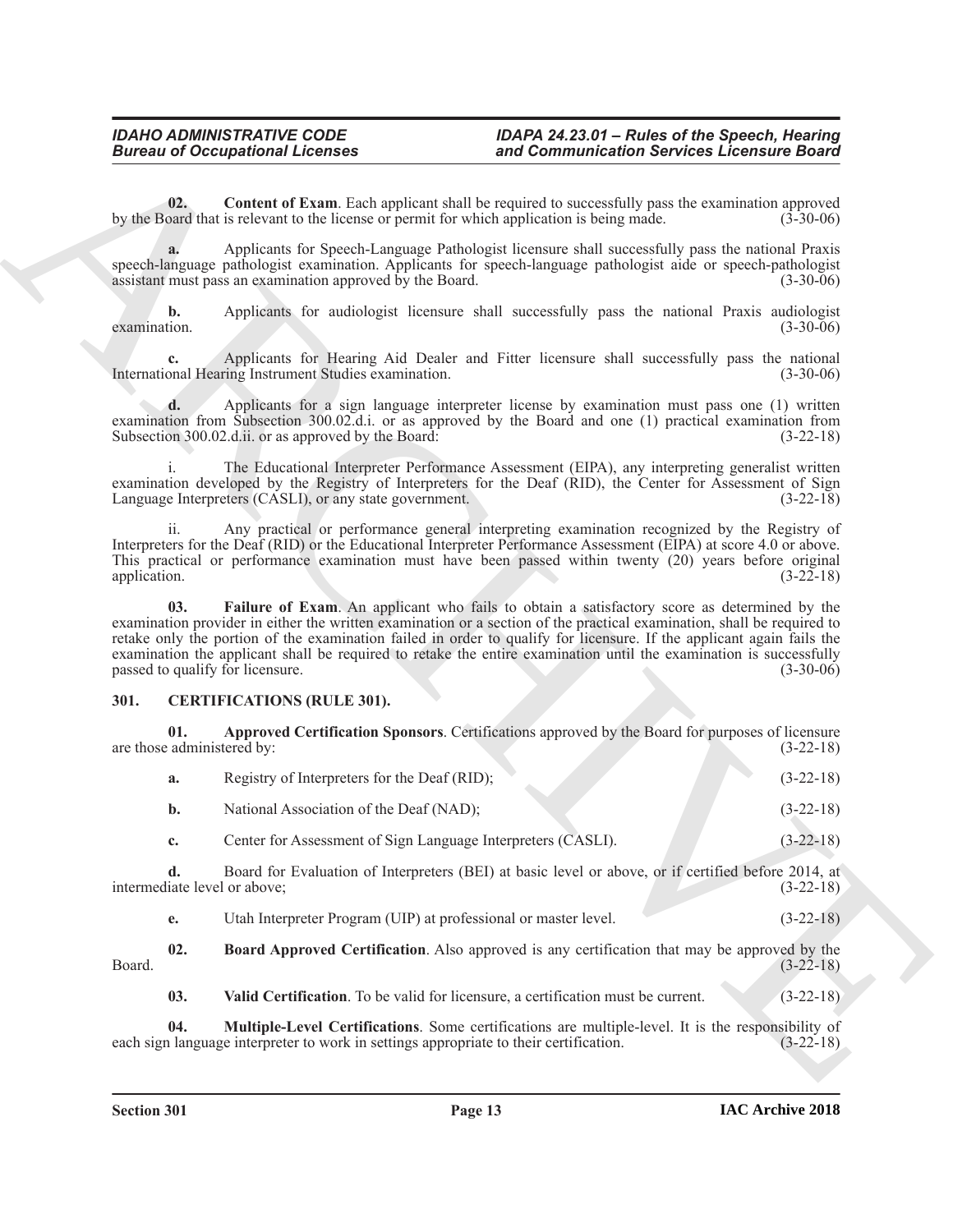#### <span id="page-13-0"></span>**302. -- 309. (RESERVED)**

#### <span id="page-13-6"></span><span id="page-13-1"></span>**310. ENDORSEMENT (RULE 310).**

<span id="page-13-8"></span>The Board may grant a license to any person who submits a completed application on a form approved by the Board, together with the required fees, and who meets the following prerequisites: (3-29-12)

**Eurosis of Occupations I.Leonards**<br>
311. **EURORE MINET INDUSALES COMMUNISTIES**<br>
311. **EURORE MINET INDUSALES COMMUNISTIES**<br>
31. **EURORE MINET INDUSALES COMMUNISTIES**<br>
31. **EURORE MINET INDUSALES COMMUNISTIES**<br>
31. **EUROR 01. Holds a Current, Active License**. The applicant must hold a current, active license, at the level for which a license is being sought, issued by the authorized regulatory entity in another state, the certification of which must be received directly by the Board from the issuing agency. (3-29-12)

<span id="page-13-7"></span>**02. Discipline, Sanctions, or Voluntary Surrender of License**. The applicant must not have been disciplined within the last five (5) years, had a license revoked, suspended, restricted, or otherwise sanctioned by any regulatory entity and has never voluntarily surrendered a license. (3-29-12)

<span id="page-13-10"></span>**03.** No Felony Conviction. The applicant must not have been convicted of or found guilty of a felony, ed a withheld judgment or suspended sentence for any felony. (3-29-12) or received a withheld judgment or suspended sentence for any felony.

<span id="page-13-9"></span>**04. Must Abide by Governing Laws and Rules**. The applicant must certify under oath to abide by the laws and rules governing the practice of Speech, Hearing and Communication Services in Idaho.

### <span id="page-13-2"></span>**311. -- 319. (RESERVED)**

#### <span id="page-13-12"></span><span id="page-13-3"></span>**320. WRITTEN STATEMENT OF SUITABILITY FOR LICENSURE (RULE 320).**

An applicant who or whose license has a conviction, finding of guilt, withheld judgment, or suspended sentence for a felony or has been subject to discipline in another state, territory, or country must submit with his application a written statement and any supplemental information establishing his current suitability for licensure. (3written statement and any supplemental information establishing his current suitability for licensure.

|           | Consideration of Factors and Evidence. The board shall consider the following factors or |  |  |  |  |             |
|-----------|------------------------------------------------------------------------------------------|--|--|--|--|-------------|
| evidence: |                                                                                          |  |  |  |  | $(3-22-18)$ |

- <span id="page-13-14"></span>**a.** The severity or nature of the crime or discipline; (3-22-18)
- **b.** The period of time that has passed since the crime or discipline under review; (3-22-18)
- **c.** The number or pattern of crimes or discipline or other similar incidents;  $(3-22-18)$
- **d.** The circumstances surrounding the crime or discipline that would help determine the risk of reoccurrence; (3-22-18)
	- **e.** The relationship of the crime or discipline to the practice of sign language interpreting;  $(3-22-18)$

**f.** The applicant's activities since the crime or discipline under review, such as employment, education, participation in treatment, payment of restitution, or any other factors which may be evidence of current rehabilitation; and (3-22-18)

- **g.** Any other information regarding rehabilitation or mitigating circumstances. (3-22-18)
- <span id="page-13-15"></span><span id="page-13-13"></span>**02.** Interview. The Board may, at its discretion, grant an interview of the applicant. (3-22-18)

**03. Applicant Bears the Burden**. The applicant shall bear the burden of establishing his current suitability for licensure. (3-22-18)

#### <span id="page-13-4"></span>**321. -- 349. (RESERVED)**

### <span id="page-13-11"></span><span id="page-13-5"></span>**350. LICENSE EXPIRATION (RULE 350).**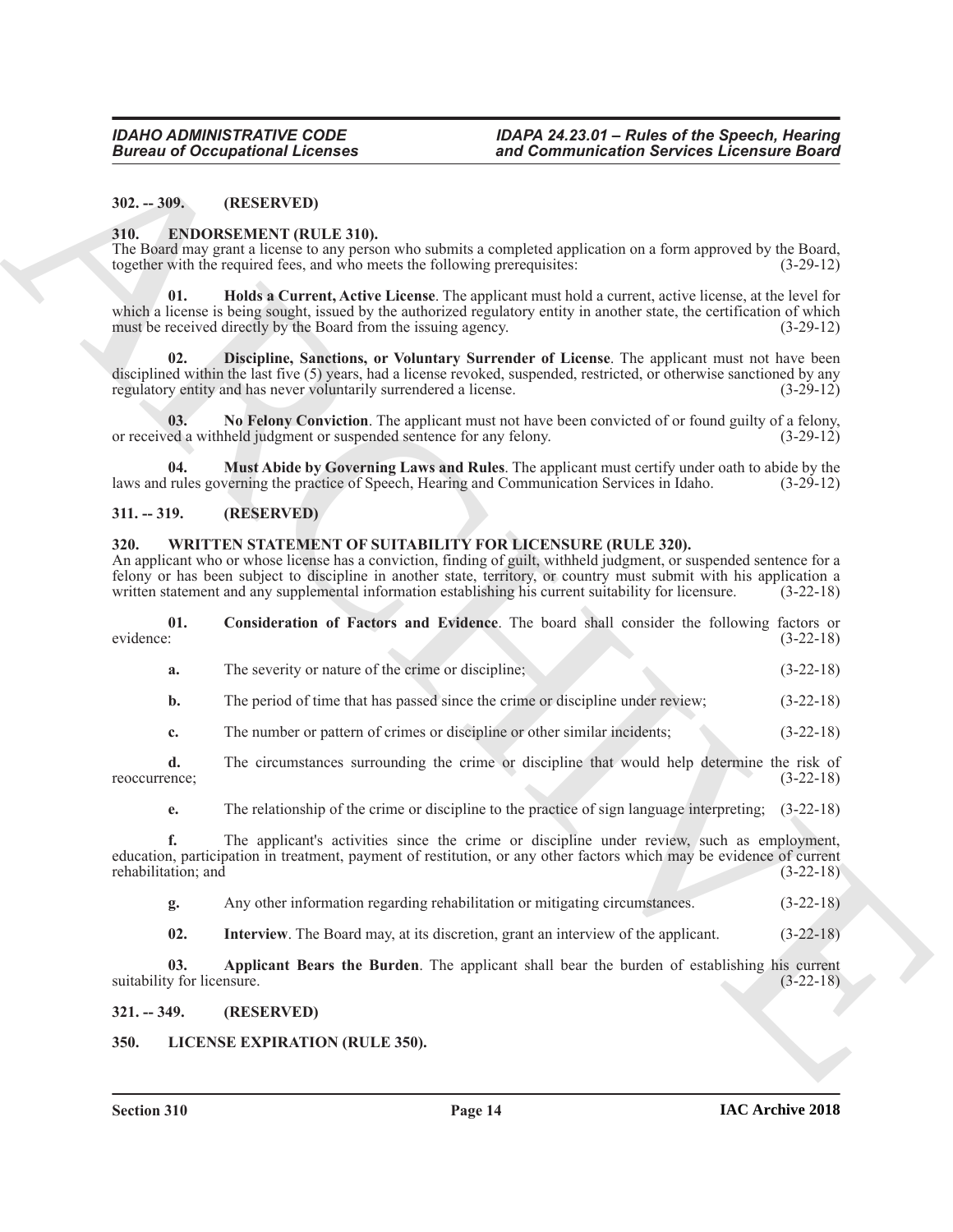<span id="page-14-10"></span>**01. Original Licenses**. All original licenses shall expire on the anniversary of the licensee's birth date ar following the year of issue. (3-30-06) in the year following the year of issue.

<span id="page-14-11"></span>**02. Term of License**. All license renewals shall be for a period of twelve (12) months in accordance with Section 67-2614, Idaho Code. (3-30-06)

#### <span id="page-14-0"></span>**351. -- 399. (RESERVED)**

#### <span id="page-14-4"></span><span id="page-14-1"></span>**400. CONTINUING EDUCATION (RULE 400).**

In order to protect public health and safety and promote the public welfare, the Board has adopted the following continuing education requirement of all licensees: (3-28-18) continuing education requirement of all licensees:

<span id="page-14-8"></span>**01. Requirement**. Until January 1, 2021, each licensee will successfully complete, in the twelve (12) months preceding each renewal of their license, a minimum of ten (10) contact hours of continuing education.

(3-28-18)

**a.** Effective January 1, 2021, each licensee will successfully complete, in the three (3) years prior to their license expiration date, a minimum of thirty (30) contact hours of continuing education. (3-28-18)

**b.** A contact hour is a measurement of the licensee's participation in an area of study germane to the practice for which the license is issued as approved by the Board. One (1) contact hour requires one (1) hour of participation in a Board-approved continuing education program excluding meals and breaks. One (1) contact hour<br>equals one (1) clock hour for purposes of obtaining continuing education credit. (3-28-18) equals one (1) clock hour for purposes of obtaining continuing education credit.

For college or university courses that are approved by the Board for continuing education credit, one (1) semester credit hour equals fifteen (15) contact hours; one (1) quarter credit hour equals ten (10) contact hours. (3-28-18)

**d.** Effective January 1, 2021, the Board will waive the continuing education requirement for the first three (3) license renewals after initial licensure. (3-28-18)

<span id="page-14-6"></span>**02. Documentation of Attendance**. It shall be necessary for the applicant to provide documentation verifying attendance by securing authorized signatures or other documentation from the course instructors, providers, or sponsoring institution substantiating any hours attended by the applicant. This documentation must be maintained<br>by the applicant and provided to the Board upon request by the Board or its agent. (3-30-06) by the applicant and provided to the Board upon request by the Board or its agent.

<span id="page-14-5"></span>**03. Compliance Audit**. The Board may conduct random continuing education audits of those persons required to obtain continuing education in order to renew a license and require that proof acceptable to the Board of meeting the continuing education requirement be submitted to the Bureau. Failure to provide proof of meeting the continuing education upon request of the Board shall be grounds for disciplinary action in accordance with Section 54-2923, Idaho Code. (3-30-06)

<span id="page-14-9"></span><span id="page-14-7"></span>**04.** Initial Compliance. Until January 1, 2021, licensees shall not be required to meet the continuing nequirement for the first renewal.  $(3-28-18)$ education requirement for the first renewal.

Bureau of Occupation Lifecons and the same state and continues and the same state is the same of the same of the same of the same of the same of the same of the same of the same of the same of the same of the same of the **05. Special Exemption**. The Board shall have authority to make exceptions for reasons of individual hardship, including health, when certified by a medical doctor, or other good cause. The licensee must provide any information requested by the Board to assist in substantiating hardship cases. This exemption is granted at the sole discretion of the Board. Requests for special exemption must be received by the Bureau fifteen  $(15)$  business days prior to expiration of the license. (3-29-10) prior to expiration of the license.

### <span id="page-14-2"></span>**401. -- 449. (RESERVED)**

#### <span id="page-14-12"></span><span id="page-14-3"></span>**450. PROVISIONAL PERMIT: FITTING AND DEALING HEARING AIDS (RULE 450).**

<span id="page-14-13"></span>**01. Issuance of a Provisional Permit**. The Board may issue a provisional permit to allow a person to engage in fitting and dealing hearing aids provided that the holder of a provisional permit may practice only while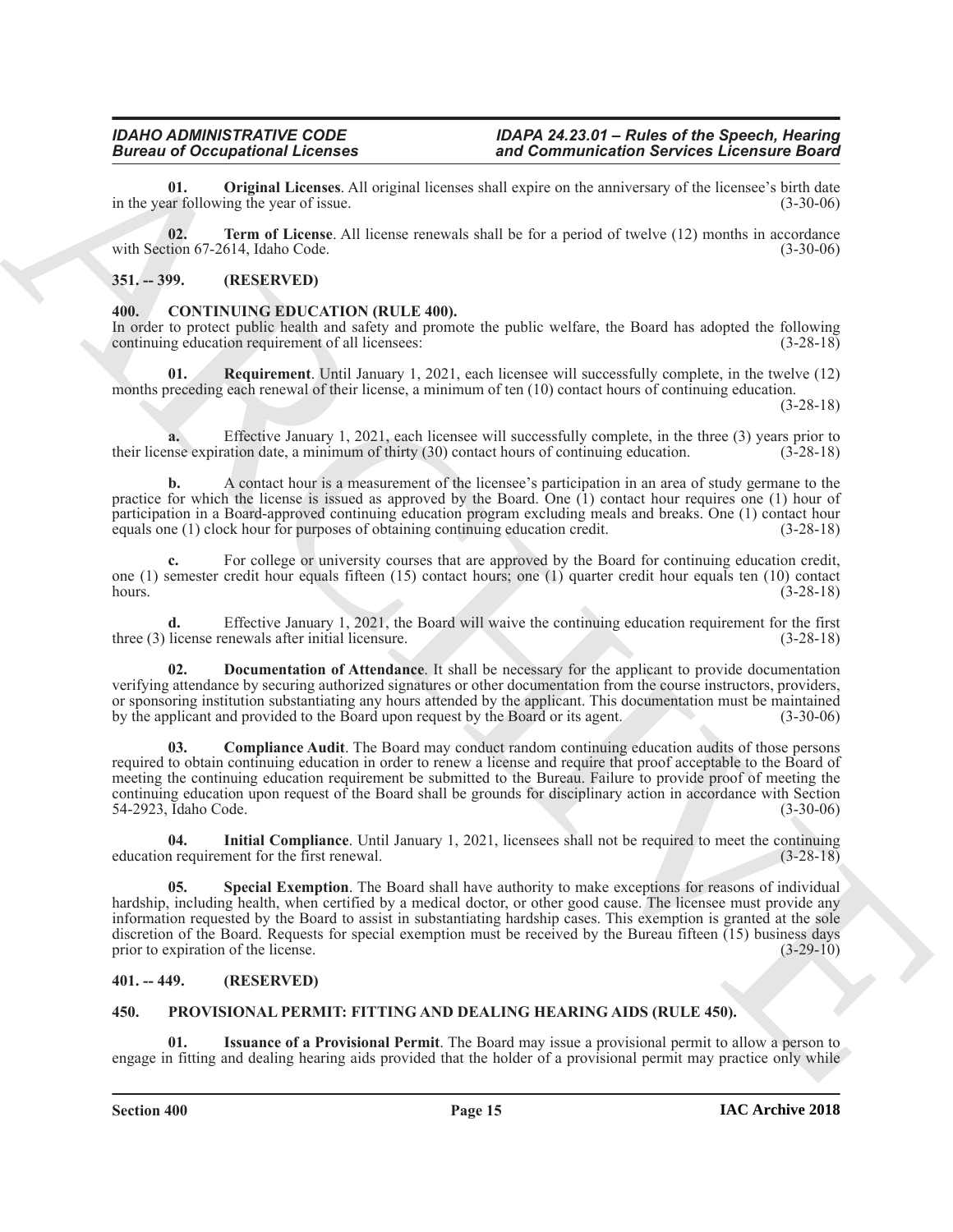under the supervision of a person fully licensed as a hearing aid dealer and fitter or audiologist under this chapter.  $(3-27-13)$ 

# <span id="page-15-0"></span>**02. Adequate Personal Contact -- Requirements**. (3-30-06)

**Eurosis of Occupations I. Formings** and Commutive also showed a commutive also showed the state of the state of the state of the state of the state of the state of the state of the state of the state of the state of the **a.** The supervisor and provisional permit holder must make personal contact each work day to review any assignments, client contacts, and hearing aid fittings for the first sixty (60) days of employment. The nature of the supervision and contact must allow for immediate feedback and includes audio/visual, in person, or telephone  $\frac{1}{3}$  contacts. (3-27-13)

**b.** After the first sixty (60) days of employment, personal contact, described in Subsection 450.02.a., must be made no less than once in each calendar week throughout the remaining period of the permit. (3-27-13)

**c.** In the event a permit holder fails the licensing examination two (2) consecutive times, and is eligible to maintain a permit, the supervisor and permit holder must reinstate contact in person each work day as set forth in Subsection 450.02.a. (3-29-10)

<span id="page-15-1"></span>

| 03. | <b>Supervisor -- Qualifications -- Responsibilities -- Restrictions.</b> | $(3-24-17)$ |
|-----|--------------------------------------------------------------------------|-------------|
|-----|--------------------------------------------------------------------------|-------------|

**a.** Supervisors. A supervisor must: (3-24-17)

i Be approved in advance by the Board for each permit holder; and (3-24-17)

ii. Hold either an Idaho hearing aid dealer and fitter license or an Idaho audiologist license that is current and in good standing and is renewed as provided in these rules; and (3-24-17)

iii Not have been the subject of any disciplinary action by the Board or by any other jurisdiction for two (2) years immediately prior to being approved as a supervisor. (3-24-17)

**b.** A Supervisor that is a hearing aid dealer and fitter must: (3-24-17)

i. Hold a current board certificate in hearing instrument sciences (BC-HIS) from the National Board for Certification in Hearing Instrument Sciences; or (3-24-17)

ii. Have actively practiced as a hearing aid dealer and fitter for at least three (3) years immediately prior to being approved as a supervisor. (3-24-17)

**c.** Supervisor that is an audiologist. A supervisor that is an audiologist must have actively practiced v for at least one (1) year immediately prior to being approved as a supervisor.  $(3-24-17)$ audiology for at least one  $(1)$  year immediately prior to being approved as a supervisor.

**d.** The supervisor is responsible for all practice and conduct of each permit holder under supervision. (3-27-13)

**e.** A supervisor may not supervise more than two (2) permit holders at a time. (3-29-10)

**f.** The supervisor must have an established business site within the state of Idaho that the supervisor regularly utilizes as a base of operation. The supervisor and the permit holder shall be required to work within the same facility.

**g.** The supervisor must provide the permit holder with adequate training and client contact necessary to prepare for the required examination. (3-30-06)

**h.** The supervisor of a hearing aid dealer and fitter permit holder must record with the Board a plan of training that encompasses all sections covered in the license examination. The plan must be accepted and approved by the Board or its agent prior to issuance of the permit. The supervisor shall document, by the quarterly report, the permit holder's progress. (3-27-13)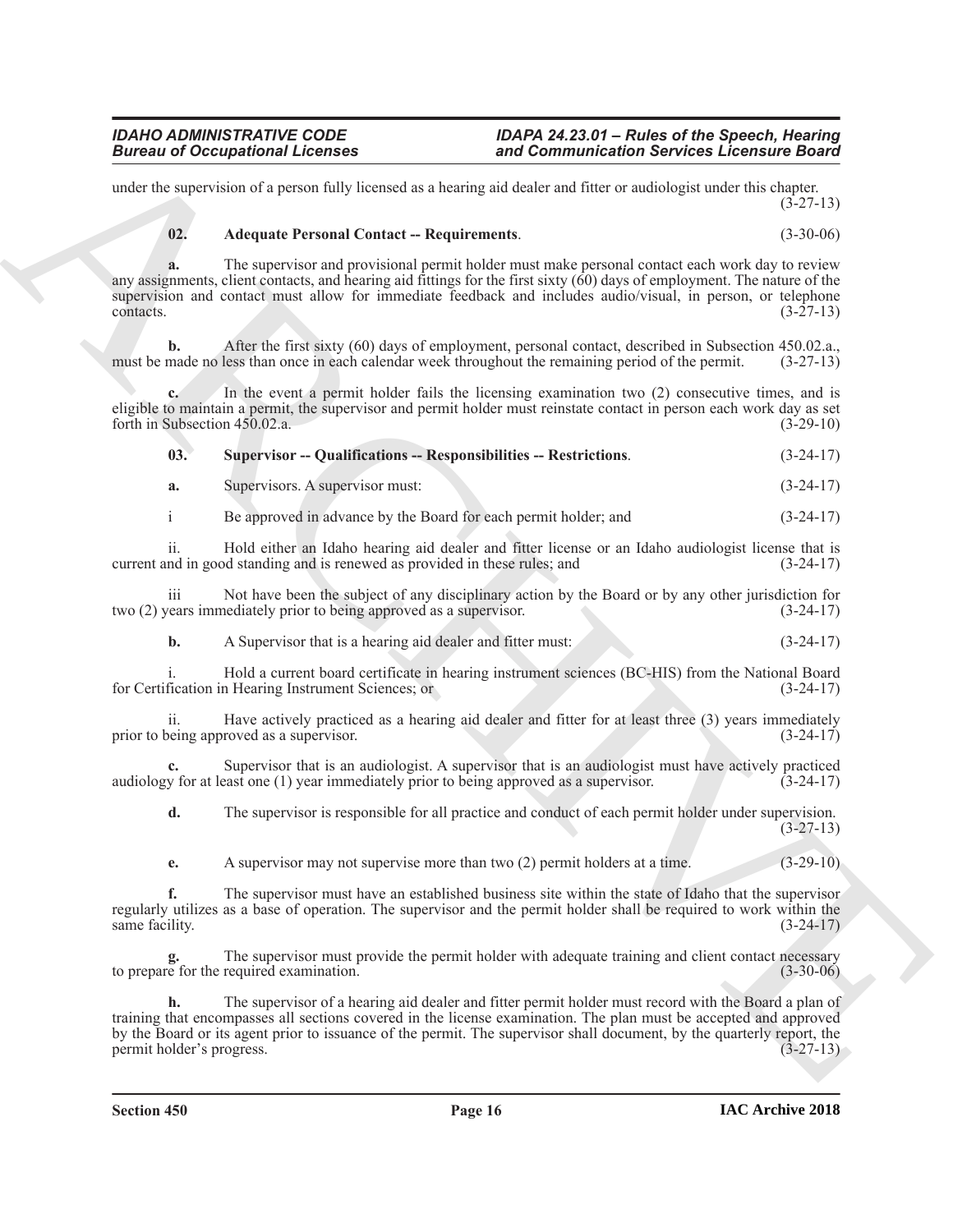**i.** A supervisor may terminate their supervision of a permit holder by a written notice to the Board bermit holder by certified mail at least ten (10) calendar days prior to the termination. (3-24-17) and the permit holder by certified mail at least ten  $(10)$  calendar days prior to the termination.

#### <span id="page-16-2"></span>**04. Application -- Quarterly Reports**. (3-30-06)

**a.** Application for permit must include completed application, examination fee, permit fee, supervisor t and plan of training and supervision. statement and plan of training and supervision.

**Example 20** Contrast the term is the **Example 20** Commuterization denotes the section of the section of the section of the section of the section of the section of the section of the section of the section of the section **b.** A permit is not valid unless an unrevoked statement accepting supervisory responsibility by a qualified licensee is on file with the Bureau. Upon termination of supervision, a new permit may be applied for in accordance with these rules, provided that the expiration date of the new permit is adjusted to not exceed the date of the third licensure examination following the original application. (3-30-06)

**c.** Twenty-four (24) months is the maximum time allowed for any combination of new or renewed permits.  $(3-27-13)$ 

**d.** Every permit holder must submit a quarterly report of their activities on forms furnished by the Bureau together with supplemental attachments as may be necessary, attested to and signed by the permit holder and the supervisor of record. All sales or fittings made by the person holding a permit will be indicated on the quarterly report forms supplied by the Bureau. Supplemental attachments to be submitted with this form include: ( report forms supplied by the Bureau. Supplemental attachments to be submitted with this form include:

i. Log of client and supervisor contacts shall be included in each quarterly report. (3-27-13)

ii. Supervisor's statement of completion of training assignments by permit holder as specified in Subsection 450.03.f. (3-29-10)

iii. Copy of test results for all persons tested by the permit holder whether or not a sale occurred.

 $(3-30-06)$ 

iv. Copy of hearing aid order for all fittings including specifications of instruments ordered. Hearing<br>rs and fitters must provide a copy of hearing aid order. (3-27-13) aid dealers and fitters must provide a copy of hearing aid order.

**e.** Quarterly reports are due on or before April 10th, July 10th, October 10th and January 10th for the three (3) months preceding the month due. If the permit has not been in effect for the entire quarter, the report is due for that portion of the quarter in which the permit was in effect. If quarterly reports are not received by the specified due date, the permit may be revoked.  $(3-27-13)$ due date, the permit may be revoked.

**f.** Supervisors who fail to properly or adequately supervise permit holders as set forth in Subsection vill be subject to disciplinary action described in Section 54-2923, Idaho Code. (3-24-17) 450.03 will be subject to disciplinary action described in Section 54-2923, Idaho Code.

### <span id="page-16-3"></span>**05. Exemptions**. (3-30-06)

**a.** A permit holder who is Board certified by National Board for Certification in Hearing Instrument Sciences (NBC-HIS) shall be exempt from Subsections 450.02.a., 450.03.c., and 450.03.e. from the date of issuance of the permit until the date of the next offered licensing examination. (3-27-13)

**b.** Failure of the licensing examination or failure to take the next offered licensing examination this exemption. (3-30-06) rescinds this exemption.

### <span id="page-16-0"></span>**451. -- 459. (RESERVED)**

#### <span id="page-16-4"></span><span id="page-16-1"></span>**460. PROVISIONAL PERMIT: SPEECH-LANGUAGE PATHOLOGY (RULE 460).**

<span id="page-16-5"></span>**01. Issuance of a Provisional Permit**. The Board may issue a provisional permit to allow a person to engage in the practice of speech-language pathology while completing the required postgraduate experience provided that the holder of a provisional permit may practice only while under the supervision of a person fully licensed as a speech-language pathologist under this chapter: (3-27-13)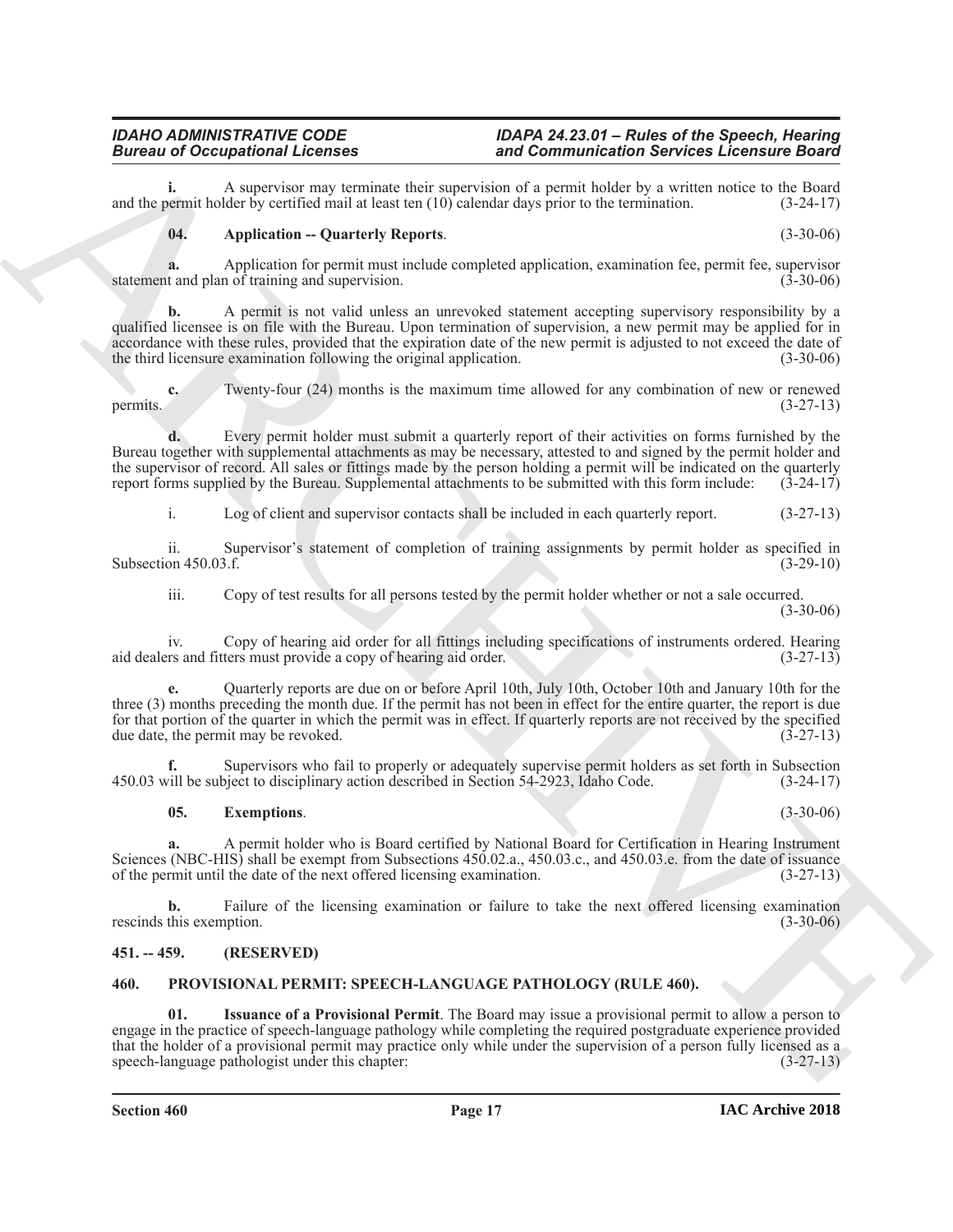#### <span id="page-17-6"></span>**02. Supervisor -- Responsibilities -- Restrictions**. (3-27-13)

**a.** The supervisor is responsible for all practice and conduct of each permit holder under their supervision.  $(3-27-13)$ 

**b.** A supervisor may not supervise more than two (2) permit holders at a time.  $(3-27-13)$ 

**c.** The supervisor must provide the permit holder with adequate supervision and direct client contact activities which include, but are not limited to, assessment, diagnosis, evaluation, screening, treatment, and client management. (3-27-13)

**d.** A supervisor may terminate their supervision of a permit holder by a written notice to the Board and the permit holder by certified mail at least ten (10) calendar days prior to the termination. (3-27-13)

**e.** The supervisor must have an established business site within the state of Idaho that he regularly s a base of operation. All supervised activities shall occur in the state of Idaho.  $(3-27-13)$ utilizes as a base of operation. All supervised activities shall occur in the state of Idaho.

#### <span id="page-17-5"></span>**03. Application and Quarterly Reports**. (3-27-13)

**a.** Application for permit must include completed application, application and permit fee, official transcripts from the college or university, PRAXIS scores if available, supervisor statement and plan of training and supervision. (3-27-13) supervision.  $(3-27-13)$ 

Given to Occupational Licensies<br>
We consider the supervisor and Communication Services Licensies Gase<br>
(Consider the supervisor and supervisor and vectors of a statistical point of the supervisor and the supervisor and th **b.** A permit is not valid unless an unrevoked statement accepting supervisory responsibility by a qualified licensee is on file with the Bureau. Upon termination of supervision, a new permit may be applied for in accordance with these rules, provided that the combination of all permits shall not exceed forty-eight  $(48)$  months following the original application.  $(3-27-13)$ following the original application.

**c.** Forty-eight (48) months is the maximum time allowed for any combination of new or renewed (3-27-13) permits.  $(3-27-13)$ 

**d.** Every permit holder must submit a quarterly report of their activities on forms furnished by the Bureau together with supplemental attachments as may be necessary, attested to and signed by the permit holder and the supervisor of record. Supplemental attachments to be submitted with this form include:  $(3-27-13)$ the supervisor of record. Supplemental attachments to be submitted with this form include:

i. Log of client and supervisor contacts shall be included in each quarterly report. (3-27-13)

ii. Supervisor's statement of completion of training assignments by permit holder. (3-27-13)

**e.** Quarterly reports are due on or before April 10th, July 10th, October 10th and January 10th for the three (3) months preceding the month due. If the permit has not been in effect for the entire quarter, the report is due for that portion of the quarter in which the permit was in effect. If quarterly reports are not received by the specified due date, the permit may be revoked. (3-27-13) due date, the permit may be revoked.

#### <span id="page-17-0"></span>**461. -- 469. (RESERVED)**

#### <span id="page-17-2"></span><span id="page-17-1"></span>**470. PROVISIONAL PERMIT: AUDIOLOGY (RULE 470).**

<span id="page-17-3"></span>**01. Issuance of a Provisional Permit**. The Board may issue a provisional permit to allow a person to engage in the practice of audiology while completing either the required postgraduate experience or a comparable experience as part of a doctoral program in audiology provided that the holder of a provisional permit may practice only while under the supervision of a person licensed to practice audiology under this chapter. (3-27-13)

#### <span id="page-17-4"></span>**02. Supervisor -- Responsibilities -- Restrictions**. (3-27-13)

**a.** The supervisor is responsible for all practice and conduct of each permit holder under their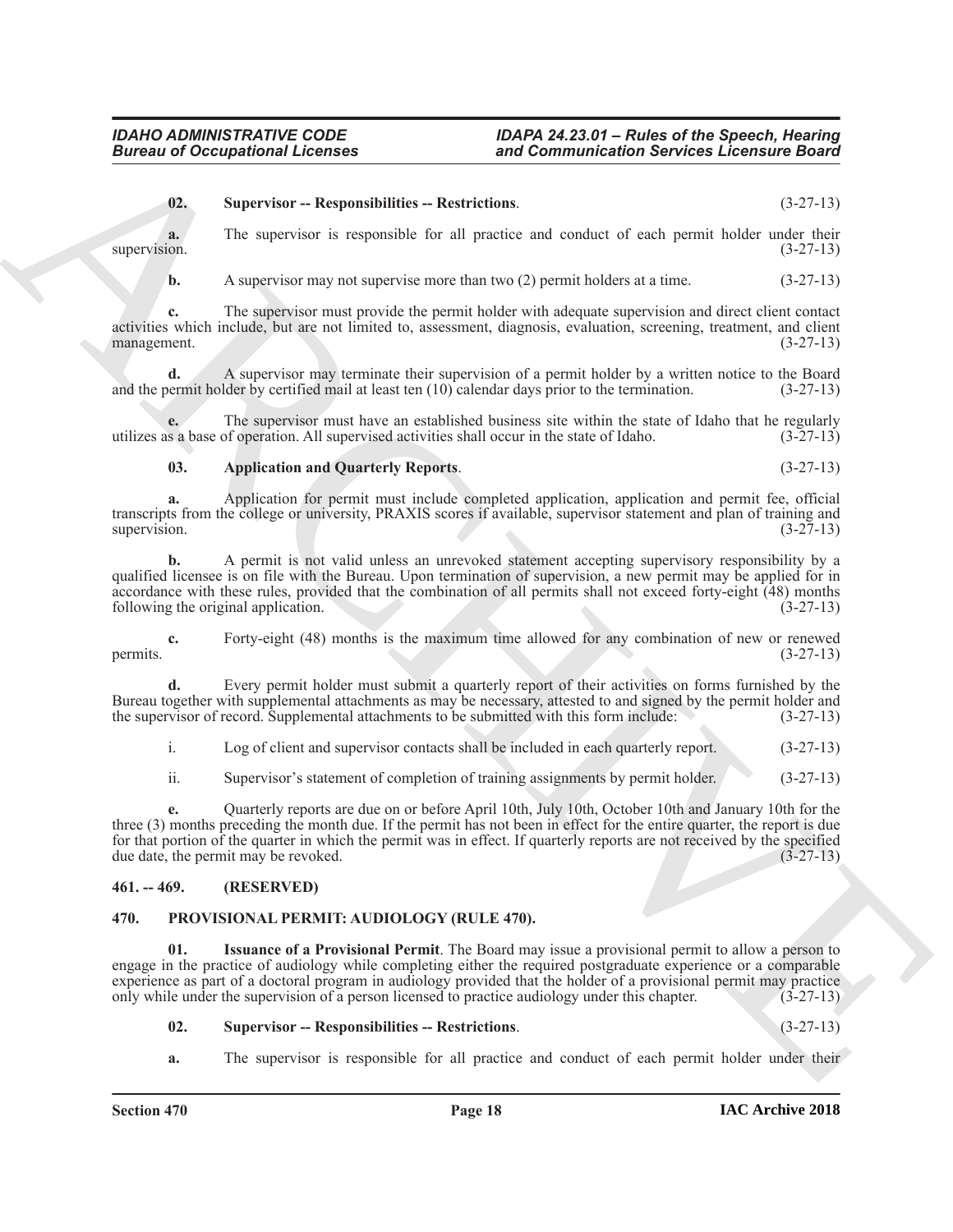supervision. (3-27-13)

**b.** A supervisor may not supervise more than two (2) permit holders at a time.  $(3-27-13)$ 

**c.** The supervisor must provide the permit holder with adequate supervision and direct client contact activities which include, but are not limited to, assessment, diagnosis, evaluation, screening, treatment, and client management. (3-27-13) management.

**d.** A supervisor may terminate the supervision of a permit holder by a written notice to the Board and the permit holder by certified mail at least ten (10) calendar days prior to the termination. (3-27-13)

**e.** The supervisor must have an established business site within the state of Idaho which he regularly s a base of operation. All supervised activities shall occur in the state of Idaho.  $(3-27-13)$ utilizes as a base of operation. All supervised activities shall occur in the state of Idaho.

### <span id="page-18-2"></span>**03.** Application -- Quarterly Reports. (3-27-13)

**a.** Application for permit must include completed application, permit fee, official transcripts from a college or university, documentation of having passed the approved examination, supervisor statement and plan of training and supervision. (3-27-13)

**b.** A permit is not valid unless an unrevoked statement accepting supervisory responsibility by a qualified licensee is on file with the Bureau. Upon termination of supervision, a new permit may be applied for in accordance with these rules, provided that the expiration date of the new permit is adjusted to not exceed the date from original application. (3-27-13)

**c.** Twenty-four (24) months is the maximum time allowed for any combination of new or renewed (3-27-13) permits.  $(3-27-13)$ 

Bureau of Occupational Licensies<br>
said Commutation Services Licensies (and  $\sim$  100 m) and Commutation Services Licensies (b)  $(1, 27; 14)$ <br>
says and the same propose the same propose to the same but the same same propose **d.** Every permit holder must submit a quarterly report of their activities on forms furnished by the Bureau together with supplemental attachments as may be necessary, attested to and signed by the permit holder and the supervisor of record. All sales or fittings made by the person holding a permit to practice audiology will be indicated on the quarterly report forms supplied by the Bureau. Supplemental attachments to be submitted with this form include: (3-27-13)

i. Log of client and supervisor contacts shall be included in the quarterly report. (3-27-13)

ii. Supervisor's statement of completion of training assignments by permit holder as specified in these rules. (3-27-13)

**e.** Quarterly reports are due on or before April 10th, July 10th, October 10th and January 10th for the three (3) months preceding the month due. If the permit has not been in effect for the entire quarter, the report is due for that portion of the quarter in which the permit was in effect. If quarterly reports are not received by the specified due date, the permit may be revoked. A new permit may be applied for in accordance with these rules. due date, the permit may be revoked. A new permit may be applied for in accordance with these rules.

### <span id="page-18-0"></span>**471. -- 479. (RESERVED)**

### <span id="page-18-3"></span><span id="page-18-1"></span>**480. PROVISIONAL PERMITS (RULE 480).**

The Board may issue a provisional permit allowing a person to engage in the practice of sign language interpreting while that person is pursuing licensure by taking steps to pass a competency examination or obtain a certification. The holder of a provisional permit may only practice under the supervision of person(s) holding an active and unrestricted license under Title 54, Chapter 29, Idaho Code that has not been disciplined for two (2) years immediately prior to the supervisor's appointment. (3-22-18) immediately prior to the supervisor's appointment.

<span id="page-18-4"></span>**01. Application**. An applicant must submit a completed application on a form approved by the Board together with the required fee, a plan of training, an affidavit to abide by the profession's code of professional conduct, and a statement from a supervisor accepting supervisory responsibility. (3-22-18)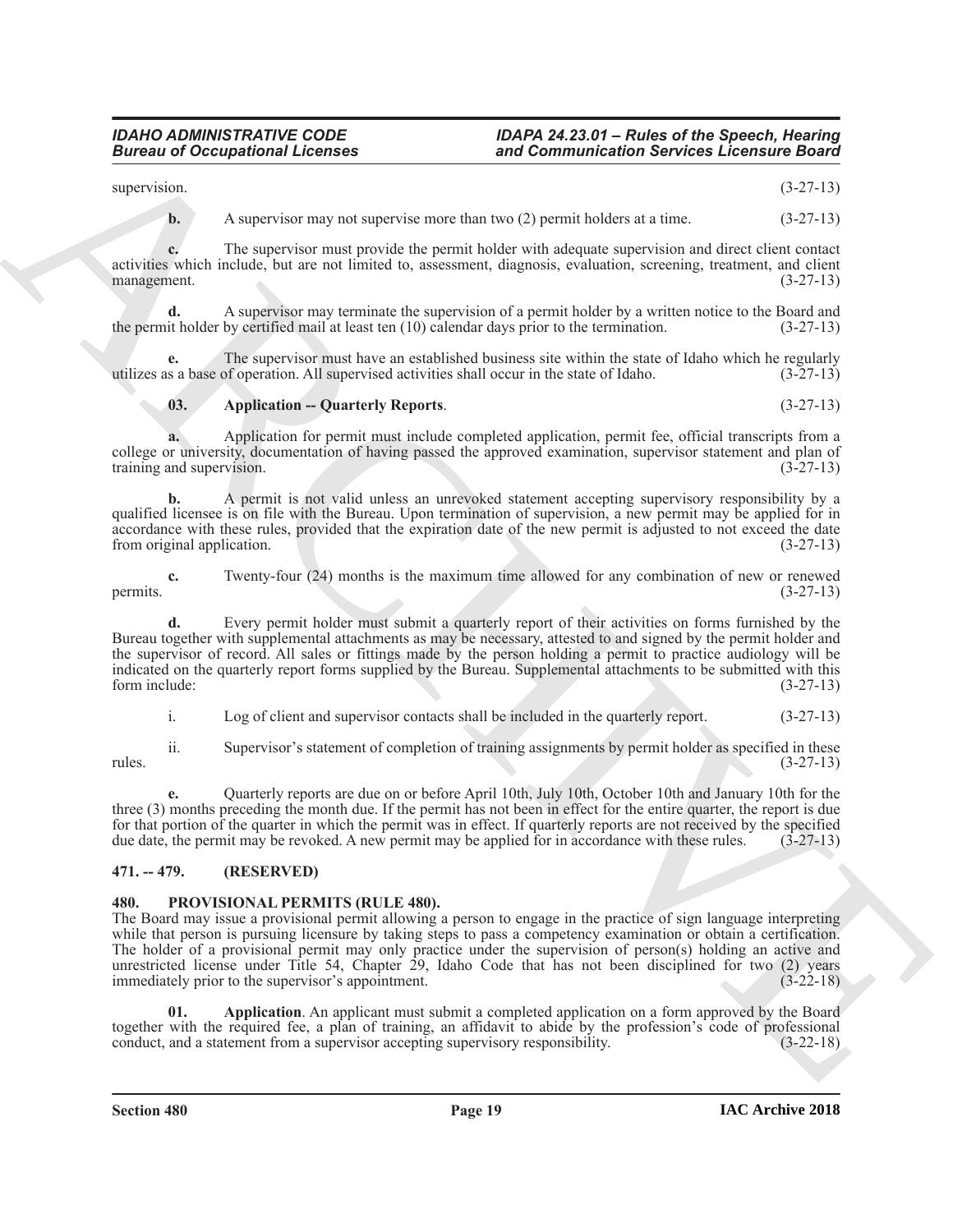used in Section 54-2923(6), Idaho Code. This rule is intended to be consistent with and to compliment FDA Rule 801.420 as it refers to hearing aid evaluations. (3-30-06)

### **IAC Archive 2018**

# <span id="page-19-1"></span><span id="page-19-0"></span>**481. -- 499. (RESERVED) 500. TESTING (RULE 500).**

following approval of the original application. (3-22-18)

provided that the expiration date of the new permit does not exceed the date of the third licensure examination

**a.** Upon termination of supervision, a new permit may be applied for in accordance with these rules,

<span id="page-19-6"></span><span id="page-19-5"></span>**01. Purpose of Rule**. The purpose of this rule is to define, "tests utilizing appropriate procedures," as

**b.** A provisional permit expires automatically upon issue of an original license. The provisional permit is valid for one (1) year from the date of issue and may be renewed prior to its expiration with an application for extension signed by the permit holder's supervisor at the discretion of the Board for a one (1) year period up to a maximum of two (2) renewals.  $(3-22-18)$ 

the specified due date, the permit may be revoked. (3-22-18)

supervisor. Supplemental attachments which must be submitted with this form include:

i. Log of supervisor and permit holder contacts; (3-22-18) ii. Supervisor's statement of completion of training assignments by permit holder; and (3-22-18)

(3-22-18) **b.** Quarterly reports are due on or before April 10th, July 10th, October 10th, and January 10th for the

iii. Certificate of attendance for any workshop or training session that permit holder has attended;

**Example 20** Conception of Lebensitz<br>
20 Commutive and Commutive and permission Service and permission Conception 20 C22-181<br>
20 Commutive and the service and the service and the service and permission control of the serv

three (3) calendar month period preceding the month due. If the permit has not been in effect for the entire quarter, the report is due for that portion of the quarter in which the permit was in effect. If quarterly reports are not received by

**c.** Supervisors who fail to properly or adequately work with permit holders as required by Subsection 480.02 will be subject to disciplinary action as set forth in Section 54-2923, Idaho Code. (3-22-18)

# <span id="page-19-2"></span>**04. Expiration and Renewal**. (3-22-18)

**Section 500 Page 20**

Board together with supplemental attachments as may be necessary, attested to and signed by the permit holder and supervisor. Supplemental attachments which must be submitted with this form include: (3-22-18)

# <span id="page-19-4"></span>**02. Supervision**. (3-22-18)

holder for the required examination.

*IDAHO ADMINISTRATIVE CODE IDAPA 24.23.01 – Rules of the Speech, Hearing Bureau of Occupational Licenses and Communication Services Licensure Board*

conforms to the requirements of Title 54, Chapter 29, Idaho Code, and these rules. (3-22-18)

the licensing examination. The plan must be accepted and approved by the Board or its agent prior to issuance of a permit. (3-22-18)

Board and the permit holder by certified mail at least ten (10) calendar days prior to termination. (3-22-18)

**a.** A supervisor will ensure that the practice and conduct of each permit holder under their supervision

**b.** A supervisor will record with the Board a plan of training that encompasses all sections covered in

**d.** A supervisor may not supervise more than two (2) permit holder at a time.  $(3-22-18)$ 

**e.** A supervisor may terminate their supervision of a permit holder by delivering written notice to the

<span id="page-19-3"></span>**03. Quarterly Reports**. (3-22-18)

**a.** Every permit holder must submit a quarterly report of their activities on forms furnished by the

**c.** A supervisor will review with the permit holder plans for training necessary to prepare the permit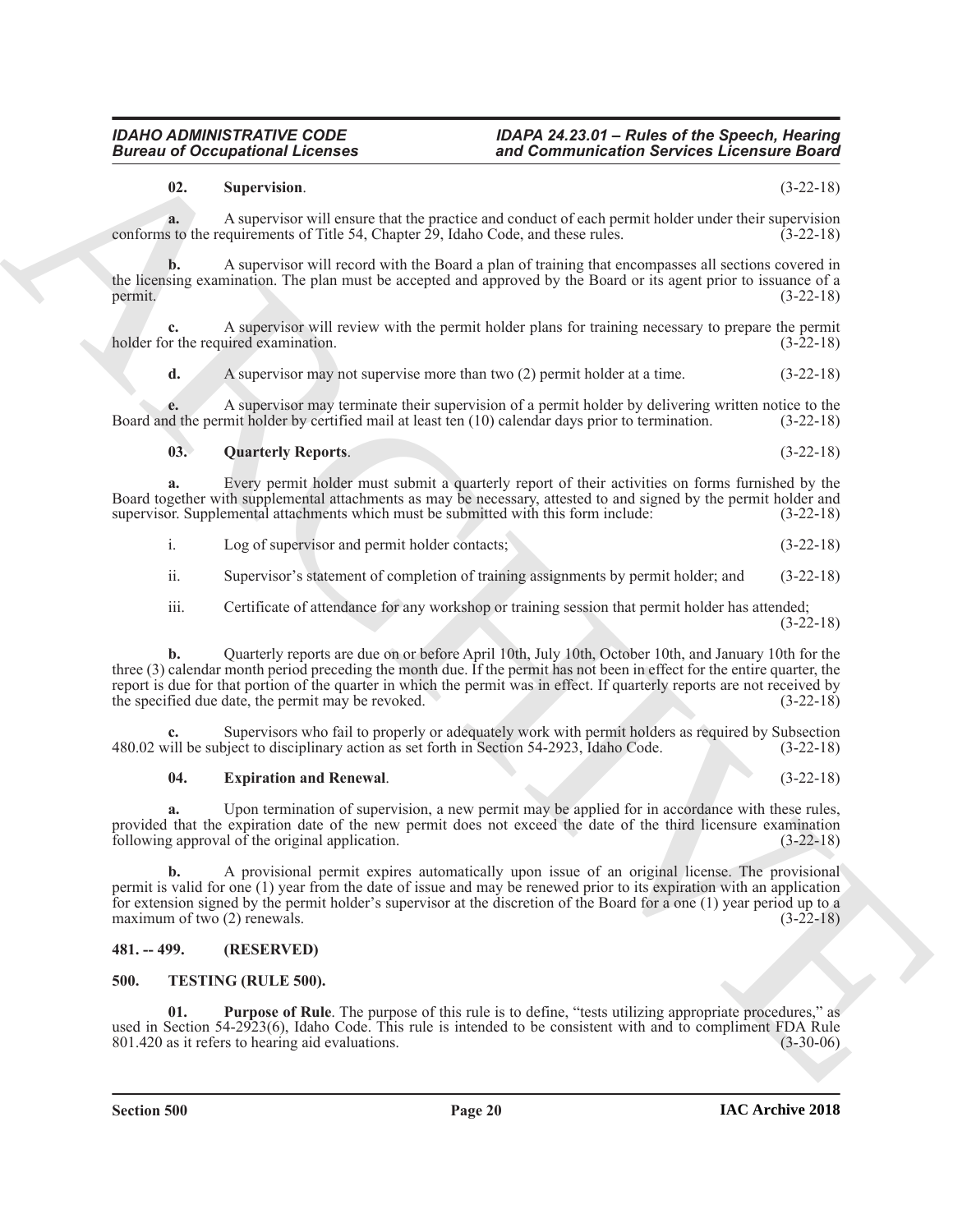- <span id="page-20-5"></span><span id="page-20-3"></span>**a.** Soundfield testing for speech discrimination in both the aided and unaided conditions; (3-30-06)
- **b.** Soundfield testing using warble tones or narrowband noise to evaluate functional gain; or(3-30-06)
- <span id="page-20-4"></span>**c.** "Real ear" probe microphone measurements. (3-30-06)
- <span id="page-20-2"></span>**04. Records**. A copy of all test data shall be kept on file by the licensee for two (2) years after sale. (3-30-06)

| A child of tender years;          | $(3-30-06)$ |
|-----------------------------------|-------------|
| The developmentally disabled; and | $(3-30-06)$ |

### <span id="page-20-0"></span>**551. -- 599. (RESERVED)**

#### <span id="page-20-8"></span><span id="page-20-7"></span><span id="page-20-6"></span><span id="page-20-1"></span>**600. WRITTEN CONTRACTS (RULE 600).**

| <b>Bureau of Occupational Licenses</b>  |                                                             | and Communication Services Licensure Board                                                                                                                                                                                                                                                                                                                                                                                                                                                                                                                                                                                                                                                                                             |                 |  |  |
|-----------------------------------------|-------------------------------------------------------------|----------------------------------------------------------------------------------------------------------------------------------------------------------------------------------------------------------------------------------------------------------------------------------------------------------------------------------------------------------------------------------------------------------------------------------------------------------------------------------------------------------------------------------------------------------------------------------------------------------------------------------------------------------------------------------------------------------------------------------------|-----------------|--|--|
| 02.<br>current H.T.L. reference levels. |                                                             | Pre-Fitting Testing. All prospective hearing aid consumers must be given calibrated pure tone air<br>and bone tests with masking when applicable. Speech tests must be given by appropriate equipment calibrated to                                                                                                                                                                                                                                                                                                                                                                                                                                                                                                                    | $(3-30-06)$     |  |  |
| 03.<br>following tests:                 |                                                             | <b>Sound Field Testing.</b> Before the prospective consumer purchases a hearing aid or within six (6)<br>weeks afterward, the licensee must conduct the testing necessary to document that the fitted instrument meets<br>industry standards and provides benefit to the consumer. This testing shall be accomplished using appropriate sound<br>field testing so as to ensure repeatability. Verification of benefit may be accomplished using any one (1) of the                                                                                                                                                                                                                                                                     | $(3-30-06)$     |  |  |
| a.                                      |                                                             | Soundfield testing for speech discrimination in both the aided and unaided conditions;                                                                                                                                                                                                                                                                                                                                                                                                                                                                                                                                                                                                                                                 | $(3-30-06)$     |  |  |
| b.                                      |                                                             | Soundfield testing using warble tones or narrowband noise to evaluate functional gain; or (3-30-06)                                                                                                                                                                                                                                                                                                                                                                                                                                                                                                                                                                                                                                    |                 |  |  |
| c.                                      | "Real ear" probe microphone measurements.                   |                                                                                                                                                                                                                                                                                                                                                                                                                                                                                                                                                                                                                                                                                                                                        | $(3-30-06)$     |  |  |
| 04.                                     |                                                             | <b>Records.</b> A copy of all test data shall be kept on file by the licensee for two (2) years after sale.                                                                                                                                                                                                                                                                                                                                                                                                                                                                                                                                                                                                                            | $(3-30-06)$     |  |  |
| 05.                                     | Examples of these types of consumers are:                   | <b>Exemptions</b> . The testing requirements contained in Subsections 450.02 and 450.03 of this rule<br>shall not apply to those consumers who are not capable of responding to acceptable audiological pure tone tests.                                                                                                                                                                                                                                                                                                                                                                                                                                                                                                               | $(3-30-06)$     |  |  |
| a.                                      | A child of tender years;                                    |                                                                                                                                                                                                                                                                                                                                                                                                                                                                                                                                                                                                                                                                                                                                        | $(3-30-06)$     |  |  |
| $\mathbf{b}$ .                          | The developmentally disabled; and                           |                                                                                                                                                                                                                                                                                                                                                                                                                                                                                                                                                                                                                                                                                                                                        | $(3-30-06)$     |  |  |
| c.                                      | The legally incompetent by a court order.                   |                                                                                                                                                                                                                                                                                                                                                                                                                                                                                                                                                                                                                                                                                                                                        | $(3-30-06)$     |  |  |
| $551. - 599.$                           | (RESERVED)                                                  |                                                                                                                                                                                                                                                                                                                                                                                                                                                                                                                                                                                                                                                                                                                                        |                 |  |  |
| 600.                                    | <b>WRITTEN CONTRACTS (RULE 600).</b>                        |                                                                                                                                                                                                                                                                                                                                                                                                                                                                                                                                                                                                                                                                                                                                        |                 |  |  |
| 01.<br>contain each of the following:   |                                                             | <b>Contract Form.</b> Any person who practices the fitting and sale of hearing aids shall enter into a<br>written contract with the person to be supplied with the hearing aid. The written contract shall be given to the<br>consumer at the time of the sale, and shall be signed by the licensee and the consumer. The written contract shall                                                                                                                                                                                                                                                                                                                                                                                       | $(3-30-06)$     |  |  |
| a.                                      | Licensee's signature and license number,                    |                                                                                                                                                                                                                                                                                                                                                                                                                                                                                                                                                                                                                                                                                                                                        | $(3-30-06)$     |  |  |
| b.                                      | Business address,                                           |                                                                                                                                                                                                                                                                                                                                                                                                                                                                                                                                                                                                                                                                                                                                        | $(3-30-06)$     |  |  |
| c.                                      |                                                             | The specifications as to the make, model, and manufacture date of the hearing aid,                                                                                                                                                                                                                                                                                                                                                                                                                                                                                                                                                                                                                                                     | $(3 - 30 - 06)$ |  |  |
| d.                                      | Clearly state the full terms of the sale                    |                                                                                                                                                                                                                                                                                                                                                                                                                                                                                                                                                                                                                                                                                                                                        | $(3-30-06)$     |  |  |
| e.                                      | Provide the serial number of the hearing aid upon delivery. |                                                                                                                                                                                                                                                                                                                                                                                                                                                                                                                                                                                                                                                                                                                                        | $(3-30-06)$     |  |  |
| f.                                      |                                                             | Be clearly marked as "used" or "reconditioned," whichever is applicable, if the aid is not new.                                                                                                                                                                                                                                                                                                                                                                                                                                                                                                                                                                                                                                        | $(3-30-06)$     |  |  |
| 02.                                     |                                                             | <b>Cancellation and Refund</b> . The written contract shall grant the consumer a nonwaivable thirty (30)<br>day right to cancel the purchase and obtain a refund. The thirty (30) day right to cancel shall commence from either<br>the date the contract is signed or the hearing aid is originally delivered to the consumer, whichever is later. The thirty<br>(30) day period shall be tolled for any period in which the licensee has taken possession or control of the hearing aid<br>after its original delivery. The written contract shall specify the exact portion of the purchase price, not to exceed<br>twenty-five $(25%)$ percent of the total purchase price of the hearing instrument and fitting expenses, that is |                 |  |  |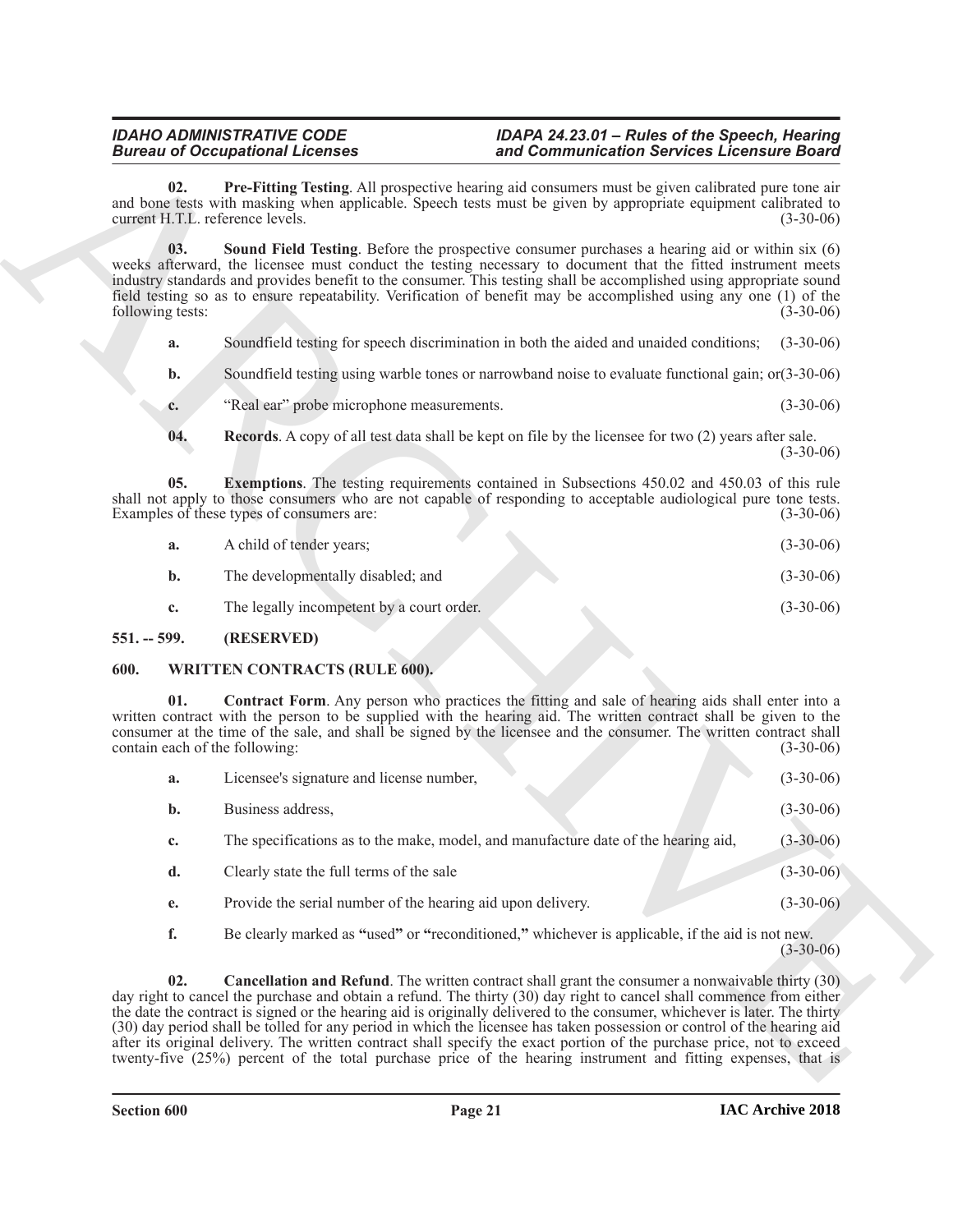<span id="page-21-4"></span>nonrefundable. The written contract shall also contain, in print size no smaller than ten (10) point type, the address of the bureau of occupational licenses and the procedure for filing complaints against anyone licensed to dispense hearing aids. (3-30-06)

Between a divergendent Licenses<br>
The computer state of the property of the property of the property of the computer spectral divergendent in the property of the computer spectral divergendent in the computer spectral dive **03. Dealer Cancellation**. The written contract shall also contain, in print size no smaller than ten (10) point type, a nonwaivable statement that the contract is null and void and unenforceable if the hearing aid being purchased is not delivered to the consumer within thirty (30) days of the date the written contract is signed. The statement shall also provide that in the event the hearing aid is not delivered to the consumer within thirty (30) days of the date the written contract is signed, the licensee shall promptly refund any and all moneys paid for the purchase of the hearing aid. In the event that any licensee cancels, nullifies, or otherwise, of their own volition, refuses to honor any written contract, for any reason other than consumer cancellation as set forth in Subsection 500.02, that licensee shall promptly refund any and all moneys paid for the purchase of the hearing aid, including any monies designated<br>by the contract as nonrefundable in the event that the consumer had canceled the purchase. (3-30-06) by the contract as nonrefundable in the event that the consumer had canceled the purchase.

### <span id="page-21-0"></span>**601. -- 699. (RESERVED)**

### <span id="page-21-3"></span><span id="page-21-1"></span>**700. CODE OF ETHICS (RULE 700).**

The code of ethics for sign language interpreters licensed under Title 54, Chapter 29, Idaho Code, is contained within the National Association of the Deaf (NAD)-Registry of Interpreters for the Deaf, Inc. (RID) Code of Professional Conduct as incorporated by reference in Section 004 of these rules. (3-22-18)

### <span id="page-21-2"></span>**701. -- 999. (RESERVED)**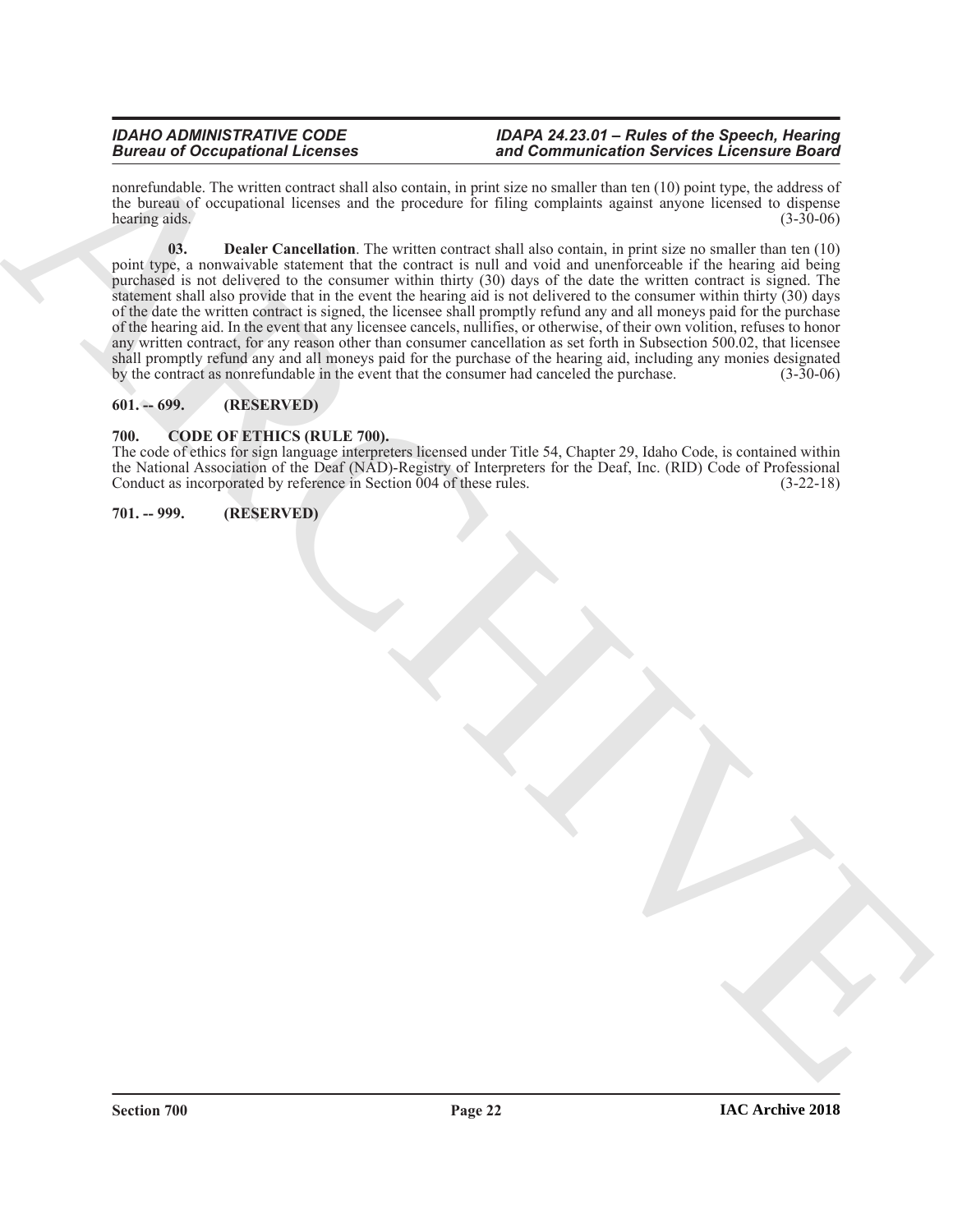# *Subject Index*

#### **A**

Address Of Idaho Speech, Hearing & Communication Services Licensure Board 3 Administrative Appeals 3 Application 4 Applications Must Be Complete 5 Filing an Application 4 Lack of Activity 5 Supporting Documents 4

# **C**

Certifications 13 Approved Certification Sponsors 13 Board Approved Certification 13 Multiple-Level Certifications 13 Valid Certification 13 Code Of Ethics 22 Continuing Education 15 Compliance Audit 15 Documentation of Attendance 15 Initial Compliance 15 Requirement 15 Special Exemption 15

# **D**

Deaf Interpreters 12 Letter of Endorsement 12 Withdrawal of Endorsement 12 Definitions, IDAPA 24.23.01 3 Audiology Support Personnel 3 Board 3 Bureau 3 Deaf Interpreter 3 Distant Site 4 Dual Licensure 4 Originating Site 4 Tele-Speech, Hearing & Communication Provider 4 Tele-Speech, Hearing & Communication Services 4

### **E**

Endorsement 14 Discipline, Sanctions, or Voluntary Surrender of License 14 Holds a Current, Active License 14 Must Abide by Governing Laws & Rules 14 No Felony Conviction 14 Examination & Re-Examination 12 Content of Exam 13 Dates & Locations of Exams 12 Failure of Exam 13

## **F**

Fees 5 Annual Renewal Fee 5 Annual Renewal Fee for Inactive License 5 Application Fee 5 Dual Licensure Fee 5 Examination/Reexamination Fee 5 Original License Fee 5 Provisional Permit 5 Refund of Fees 5 Registration Fee for Out of State Licenses 5 Reinstatement Fee 5

Inactive Status 5 Inactive License Status 6 Request for Inactive Status 6 Incorporation By Reference 3

# **L**

**I**

Legal Authority 3 License Expiration 14 Original Licenses 15 Term of License 15

**N** Newborn Hearing Screening Tests 10

### **O**

Organization 4 Meetings 4 Organization of the Board 4 Out Of State Licensees Registration Fee 12 Statement of Registration 12 Statement of Time Engaged 12

# **P**

Provisional Permit Audiology 18 Application -- Quarterly Reports 19 Issuance of a Provisional Permit 18 Supervisor -- Responsibilities -- Restrictions 18 Fitting & Dealing Hearing Aids 15 Adequate Personal Contact -- Requirements 16 Application -- Quarterly Reports 17 Exemptions 17 Issuance of a Provisional Permit 15

Supervisor -- Qualifications -- Responsibilities -- Restrictions 16 Speech-Language Pathology 17 Application & Quarterly Reports 18 Issuance of a Provisional Permit 17 Supervisor -- Responsibilities -- Restrictions 18 Provisional Permits 19 Application 19 Expiration and Renewal 20 Quarterly Reports 20 Supervision 20 Public Records 3

# **Q**

[A](#page-2-10)dison Observation from the same of the same of the same of the same of the same of the same of the same of the same of the same of the same of the same of the same of the same of the same of the same of the same of the s Qualifications For Audiologist Licensure 6 Examination 6 Experience 6 Graduate Program Requirement 6 Qualifications For Hearing Aid Dealer & Fitter Licensure 11 Education Requirement 11 Qualifications For Sign Language Interpreter Licensure 11 Education 12 Examination or Certification 12 General 11 Qualifications For Speech-Language Pathologist Aide Licensure 10 Education Program Requirement 11 Examination 11 Supervision 11 Qualifications For Speech-Language Pathologist Assistant Licensure 11 Education Program Requirement 11 Examination 11 Supervision 11 Qualifications For Speech-Language Pathologist Licensure 10 Examination 10 Graduate Program Requirement 10 Supervised Experience 10

# **R**

Registration For Out Of State Licensees 12 Renewal Of License 5 Expiration Date 5 Reinstatement 5